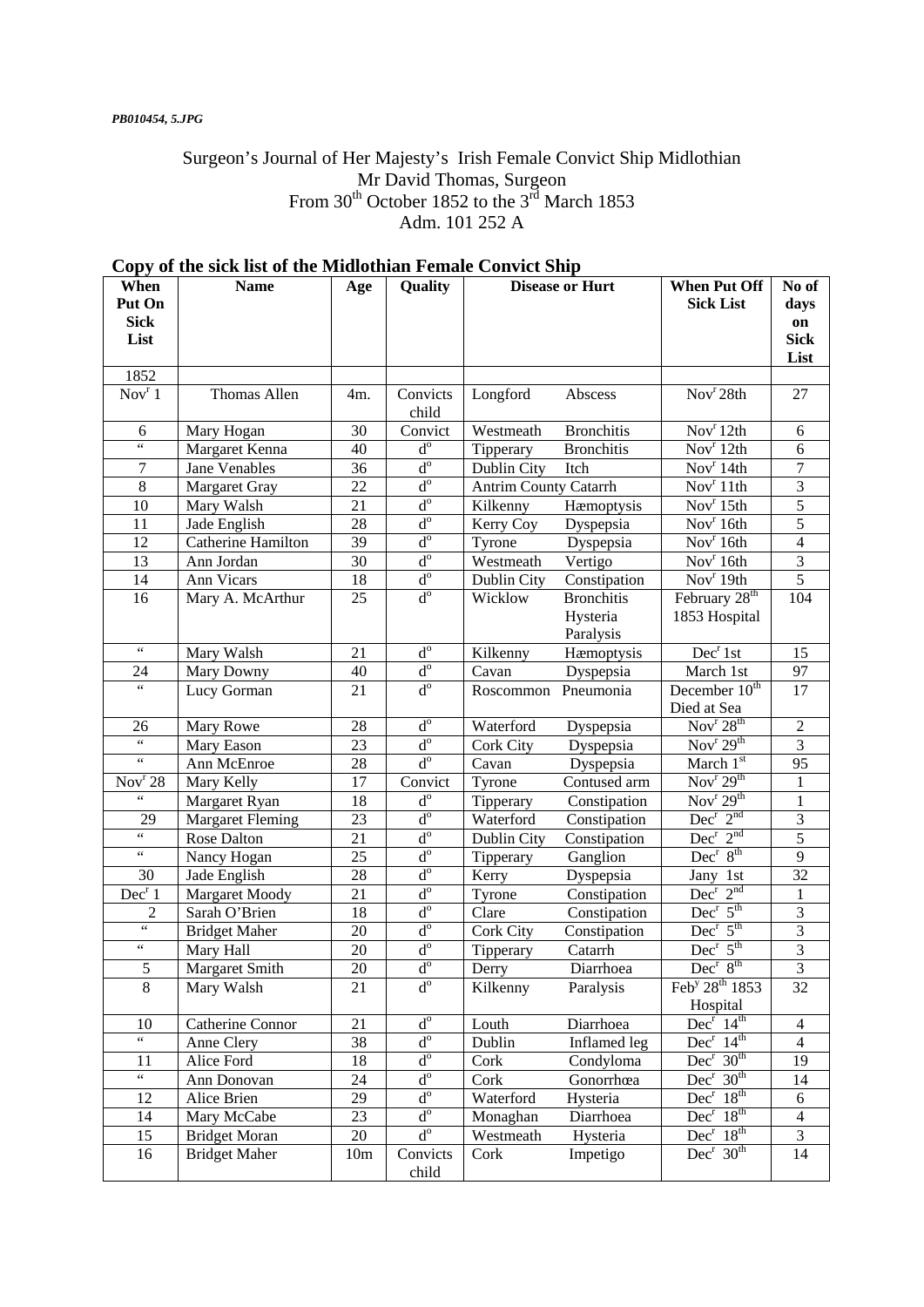| $\zeta$ $\zeta$                                  | <b>Bridget Fye</b>       | 9m              | Convicts                | Limerick         | Impetigo                  | $Dec^r 30^{th}$                                                    | 14             |
|--------------------------------------------------|--------------------------|-----------------|-------------------------|------------------|---------------------------|--------------------------------------------------------------------|----------------|
|                                                  |                          |                 | child                   |                  |                           |                                                                    |                |
| 19                                               | Margaret Kean            | 20              | Convict                 | Tipperary        | Constipation              | $Dec^r 21^{st}$                                                    | $\overline{2}$ |
| Dec <sup>r</sup> 19                              | Margaret Smith           | 20              | $\mathbf{d}^{\text{o}}$ | Derry            | Diarrhoea                 | $Dec^r 21^{st}$                                                    | $\overline{2}$ |
| 20                                               | Nancy Hogan              | 25              | $d^{\circ}$             | Tipperary        | Phlegmon                  | $Dec^r 25^{th}$                                                    | $\overline{5}$ |
| 21                                               | Ann Ryan                 | 10m.            | C. child                | Carlow           | Diarrhoea                 | $Dec^{r} 25^{th}$                                                  | $\overline{4}$ |
| 22                                               | Elizabeth Cahy           | 27              | Convict                 | Louth            | Phlegmon                  | $Dec^r 30^{th}$                                                    | $\,8\,$        |
| 23                                               | Mary Duffy               | 26              | $d^{\rm o}$             | Tyrone           | Diarrhoea                 | $Dec^r 25^{th}$                                                    | $\sqrt{2}$     |
| 24                                               | Barbara Lee              | 28              | $d^{\circ}$             | Galway           | Phlegmon                  | Jan <sup>y</sup> 1 <sup>st</sup>                                   | $\overline{8}$ |
| 25                                               | Catherine Sheelon        | 28              | $d^{\circ}$             | Fermanagh        | Constipation              | Jan <sup>y</sup> 1 <sup>st</sup>                                   | $\overline{7}$ |
| 1853                                             |                          |                 |                         |                  |                           |                                                                    |                |
| Jan <sup>y</sup> 4                               | John Gannion             | $1\frac{1}{2}$  | C. child                | Down             | Diarrhoea                 | Jan <sup>y</sup> $10^{th}$                                         | 6              |
| 5                                                | Margaret Lonergan        | 38              | Convict                 | Waterford        | Diarrhoea                 | $\sqrt{\text{an}^y 7^{\text{th}}}$                                 | $\overline{2}$ |
| $\zeta\,\zeta$                                   | Margaret Moody           | 21              | $d^{\circ}$             | Tyrone           | Diarrhoea                 | Jan <sup>y</sup> 7 <sup>th</sup>                                   | $\overline{2}$ |
| $\zeta\,\zeta$                                   | Ann Jordan               | 30              | $d^{\circ}$             | Westmeath        | Diarrhoea                 | Jan <sup>y</sup> 7 <sup>th</sup>                                   | $\overline{2}$ |
| $\zeta\,\zeta$                                   | <b>Ellen Patterson</b>   | 30              | $d^{\circ}$             | Down             | Constipation              | Jan <sup>y</sup> 7 <sup>th</sup>                                   | $\overline{2}$ |
| $\zeta\,\zeta$                                   | Catherine Shea           | 19              | $d^{\circ}$             | Tipperary        | Constipation              | Jan <sup>y</sup> 7 <sup>th</sup>                                   | $\overline{2}$ |
| 6                                                | John Brien               | $\overline{4}$  | C. child                | Waterford        | Impetigo                  | Jan <sup>y</sup> 15 <sup>th</sup>                                  | $\overline{9}$ |
| 10                                               | Mary Hogan               | 20              | Convict                 | Tipperary        | Constipation              | Jan <sup>y</sup> 12 <sup>th</sup>                                  | $\overline{2}$ |
| 11                                               | Mary Mahon               | 30              | $d^{\circ}$             | Wicklow          | Diarrhoea                 | Jan <sup>y</sup> 15 <sup>th</sup>                                  | $\overline{4}$ |
| 12                                               | Mary Porter              | 20              | $d^{\circ}$             | Antrim           | Diarrhoea                 | Jan <sup>y</sup> 24 <sup>th</sup>                                  | 17             |
| 13                                               | Mary Maher               | 25              | $d^{\circ}$             | Cork             | Diarrhoea                 | Jan <sup>y</sup> 16 <sup>th</sup>                                  | $\overline{3}$ |
| $\zeta\,\zeta$                                   | <b>Frances Code</b>      | 38              | $d^{\circ}$             | Dublin           | Constipation              | Jan <sup>y</sup> 16 <sup>th</sup>                                  | $\overline{3}$ |
| 14                                               | Alice Salter             | 22              | $d^{\circ}$             | Westmeath        | Catarrh                   | Jan <sup>y</sup> 19 <sup>th</sup>                                  | $\overline{5}$ |
| $\mathbf{c}$                                     | <b>Charlot Beecher</b>   | 34              | $d^{\circ}$             | Dublin           | Constipation              | Jan <sup>y</sup> 16 <sup>th</sup>                                  | $\overline{2}$ |
| $\boldsymbol{\varsigma}$                         | Ann Neven                | 22              | $d^{\circ}$             |                  |                           | Jan <sup>y</sup> 16 <sup>th</sup>                                  | $\overline{2}$ |
|                                                  |                          | 20              |                         | Derry<br>Wexford | Constipation<br>Diarrhoea | $\overline{\text{Feb}^y}$ 6th                                      | 20             |
| Jan <sup>y</sup> 17                              | Catherine Duggan         |                 | Convict                 |                  |                           |                                                                    |                |
| 19                                               | Anastasia McGrath        | 21              | $d^{\circ}$             | Wexford          | Hysteria                  | March 1st                                                          | 41             |
| 20<br>$\boldsymbol{\zeta} \, \boldsymbol{\zeta}$ | Catherine Cantillen      | 17              |                         | Kerry            | Colic                     | Jan <sup>y</sup> 23 <sup>rd</sup>                                  | 3              |
| $\zeta$ $\zeta$                                  | Mary Carr                | $10m$ .         | C. Child                | Galway           | Diarrhoea                 | Jan <sup>y</sup> 23 <sup>rd</sup>                                  | $\overline{3}$ |
|                                                  | Patrick Nowlan           | 21/3            | $d^{\circ}$             | Kilkenny         | Diarrhoea                 | Jan <sup>y</sup> 23 <sup>rd</sup>                                  | $\overline{3}$ |
| $\zeta\,\zeta$                                   | John Brennan             | 3               | $d^{\circ}$             | Kerry            | Diarrhoea                 | Jan <sup>y</sup> 23 <sup>rd</sup>                                  | $\overline{8}$ |
| $\zeta\,\zeta$                                   | Anne Sheridan            | 24              | Convict                 | Tyrone           | Opthalmia                 | $\frac{\text{Jan}^{\text{y 28th}}}{\text{Jan}^{\text{y 27}}^{th}}$ | $\overline{2}$ |
| 25                                               | Jane Tate                | 35              | $d^{\circ}$             | Down             | Colic                     |                                                                    | 6              |
| 26                                               | Ann Ryan                 | 10m.            | C. Child                | Carlow           | Diarrhoea                 | $\text{Feb}^{\text{y}}$ 1st                                        | $\overline{c}$ |
| $66 -$                                           | <b>Bridget Moran</b>     | $\overline{20}$ | Convict                 | Westmeath        | Fever                     | Jan <sup>y</sup> 28 <sup>th</sup>                                  | $\overline{2}$ |
| $\zeta\,\zeta$                                   | Margaret Kelly           | 18              | $d^{\rm o}$             | Galway           | Abscess                   | 1 <sup>st</sup><br>$\text{Feb}^{\text{y}}$                         | 6              |
| 31                                               | <b>Catherine Sheelon</b> | 20              | $d^{\circ}$             | Fermanagh        | Constipation              | 2 <sup>nd</sup><br>Feb <sup>y</sup>                                | $\overline{2}$ |
| $\zeta$ $\zeta$                                  | Catherine Kelly          | 20              | $d^{\circ}$             | Carlow           | Constipation              | 2 <sup>nd</sup><br>Fe <sup>y</sup>                                 | $\overline{2}$ |
| $\zeta$ $\zeta$                                  | Mary Moylan              | 20              | $d^{\circ}$             | Clare            | Colic                     | 2 <sup>nd</sup><br>$\overline{\text{Feb}^y}$                       | $\overline{2}$ |
| Feb <sup>y</sup> $3$                             | Patrick Shea             | 1/2             | C. Child                | Tipperary        | Abscess                   | $11^{th}$<br>$\overline{\text{Feb}^{\text{y}}}$                    | 8              |
| $\zeta\,\zeta$                                   | Mary Hogan               | 20              | Convict                 | Tipperary        | Constipation              | 6 <sup>th</sup><br>$\overline{\text{Feb}^y}$                       | 3              |
| $\tau$                                           | Mary Kelly               | 17              | $d^{\circ}$             | Tyrone           | Pneumonia<br>Hæmorrhage   | February 28 <sup>th</sup><br>Hospital                              | 21             |
| 8                                                | <b>Bridget Maher</b>     | 20              | $d^{\circ}$             | Cork             | Diarrhoea                 | $\overline{\text{Feb}^{\text{y}} \quad 10^{\text{th}}}$            | $\overline{2}$ |
| $\overline{\mathfrak{c}}$                        | Margaret Lonegan         | 38              | $d^{\circ}$             | Waterford        | Diarrhoea                 | $\text{Feb}^{\text{y}}$ 10 <sup>th</sup>                           | $\overline{2}$ |
| 8 <sup>th</sup><br>Feby                          | Margaret McNamara        | 36              | Convict                 | Clare            | Diarrhoea                 | $\text{Feb}^{\text{y}}$ 10 <sup>th</sup>                           | $\overline{2}$ |
| 13                                               | Catherine Duggan         | 20              | $d^{\circ}$             | Wexford          | Delirium                  | Feb <sup>y</sup> $25th$                                            | 12             |
| 14                                               | Catherine Ryan           | 20              | $d^{\circ}$             | Tipperary        | Colic                     | $\text{Feb}^{\text{y}}$ 17 <sup>th</sup>                           | $\overline{3}$ |
| 17                                               | Mary Hall                | 20              | $d^{\circ}$             | Tipperary        | Colic                     | Feb <sup>y</sup> $23^{\text{rd}}$                                  | 6              |
| 18                                               | Mary Rally               | 22              | $d^{\circ}$             | Longford         | Menorrhagia               | Feb <sup>y</sup> $23^{\text{rd}}$                                  | $\overline{5}$ |
| $\zeta\,\zeta$                                   | Mary Murphy              | 36              | $d^{\circ}$             | Cork             | Diarrhoea                 | February 28 <sup>th</sup><br>Hospital                              | 10             |
| 19                                               | Catherine Foley          | 17              | $d^{\circ}$             | Wexford          | Hæmoptysis                | $\overline{\text{Feb}^{\text{y}}\ 23^{\text{rd}}}$                 | $\overline{4}$ |
| $\epsilon\,\epsilon$                             | Margaret Gray            | 22              | $d^{\circ}$             | Antrim           | Phlegmon                  | Feb <sup>y</sup> $25^{\text{th d}}$                                | 6              |
|                                                  |                          |                 |                         |                  |                           |                                                                    |                |

David Thomas Surgeon Superintendent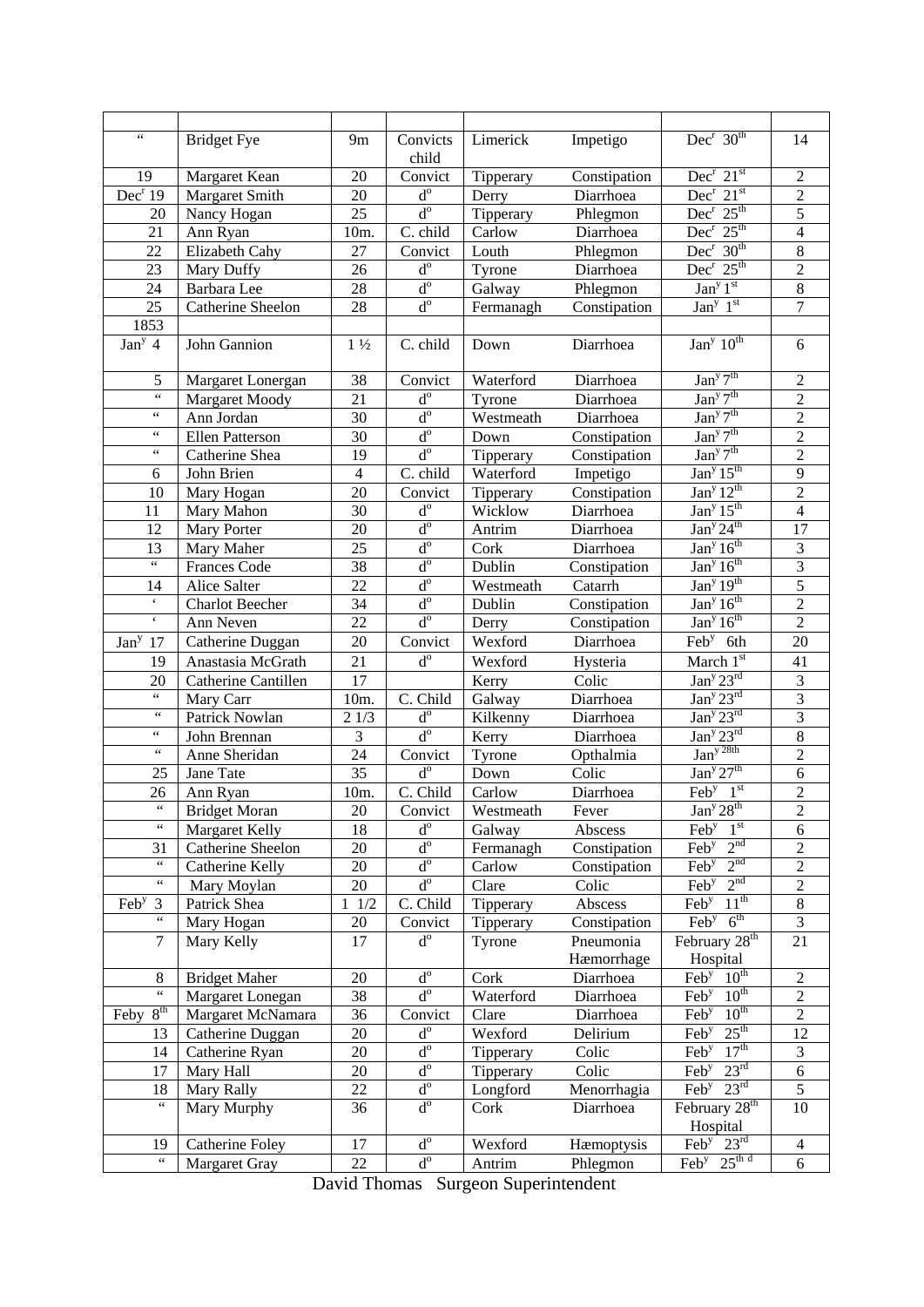#### *PB010458.JPG*

### **Medical and Surgical Journal of Her Majesty's Irish Female Convict Ship the**  Midlothian between the 30<sup>th</sup> October 1852 and the 3<sup>rd</sup> March 1853 during which time **the said ship has been employed in conveying Convicts from Kingstown Ireland to Hobart Town, Van Diemen's Land**

| The History, Symptoms, Treatment, and Daily<br>Progress of the Disease or Hurt.                                                                                                                                                                                                                                                                                                                                                                                                                                                                                                                                                                    |
|----------------------------------------------------------------------------------------------------------------------------------------------------------------------------------------------------------------------------------------------------------------------------------------------------------------------------------------------------------------------------------------------------------------------------------------------------------------------------------------------------------------------------------------------------------------------------------------------------------------------------------------------------|
| Came under my care on this day being a few days after<br>our leaving Milford Haven complaining of severe sea<br>sickness which she stated that she had also suffered from<br>whilst on our passage from Kingstown to Milford on the<br>17 <sup>th</sup> and 18 <sup>th</sup> Instant. On my first seeing her she had a<br>good deal of irritation about the stomach attended with<br>some tenderness of the epigastrium on pressure, the                                                                                                                                                                                                           |
| matter vomited being principally a thin watery mucous<br>with a small quantity of bile for which I prescribed<br>Effervescing draughts and applied Mustard Poultice to<br>the region of the stomach by which means the irritation<br>was much relieved and apparently she as doing well until<br>the 28 <sup>th</sup> when she complained of much sickness and said<br>that the bowels had not been acted on for three weeks.<br>At first I gave her some Effervescing draughts to                                                                                                                                                                 |
| allay the vomiting and subsequently prescribed Calomel<br>and the Compound Extract of Colocynth followed by a<br>Mixture of Salts and the Infusion of Senna which did not<br>produce any effect then I gave her Castor Oil in doses of<br>two drops every six hours for three times that is until she<br>had taken six drops which Medicine also had no effect as<br>the bowels were obstinately constipated when I                                                                                                                                                                                                                                |
| administered an injection of thin Gruel with Castor Oil<br>and the Oil of Turpentine which was repeated four times<br>only that I substituted the Extract of Colocynth for the<br>Turpentine in the two last and on the morning of the $2nd$<br>December she passed copious hardened feculent stools of<br>a dark colour and very offensive. Dec <sup>r</sup> 3 <sup>rd</sup> Expresses<br>herself much relieved but feels excessively weak not                                                                                                                                                                                                    |
| having taken any food or rather retained any on the<br>stomach since the 24 <sup>th</sup> November. Was ordered Arrow<br>Root with Port Wine also to take the concentrated soup<br>which articles of diet she retained on her stomach and<br>apparently was doing well until the $6th$ Instant when she<br>had an attack of Parotitis of the right gland which was<br>treated by gently relieving the bowels by laxatives giving<br>diaphoretics and applying poultices and fomentations to<br>the effected part.                                                                                                                                  |
| On the morning of the $9th$ the swelling of the gland<br>had somewhat subsided and the patient got up and<br>expressed herself improving. She was merely ordered to<br>continue the fomentations and poultices as before and the<br>diet to be the same as she had taken since the $2nd$ namely<br>Arrow Root with Port Wine and the Concentrated Soup.<br>At 9 o'clock P.M. when visiting the sick in the<br>Hospital this patient complained of much difficulty of<br>breathing and the swelling of the Parotid had nearly<br>disappeared there was a sense of great weight about the<br>heart and a frequent tendency to syncope. The pulse was |
|                                                                                                                                                                                                                                                                                                                                                                                                                                                                                                                                                                                                                                                    |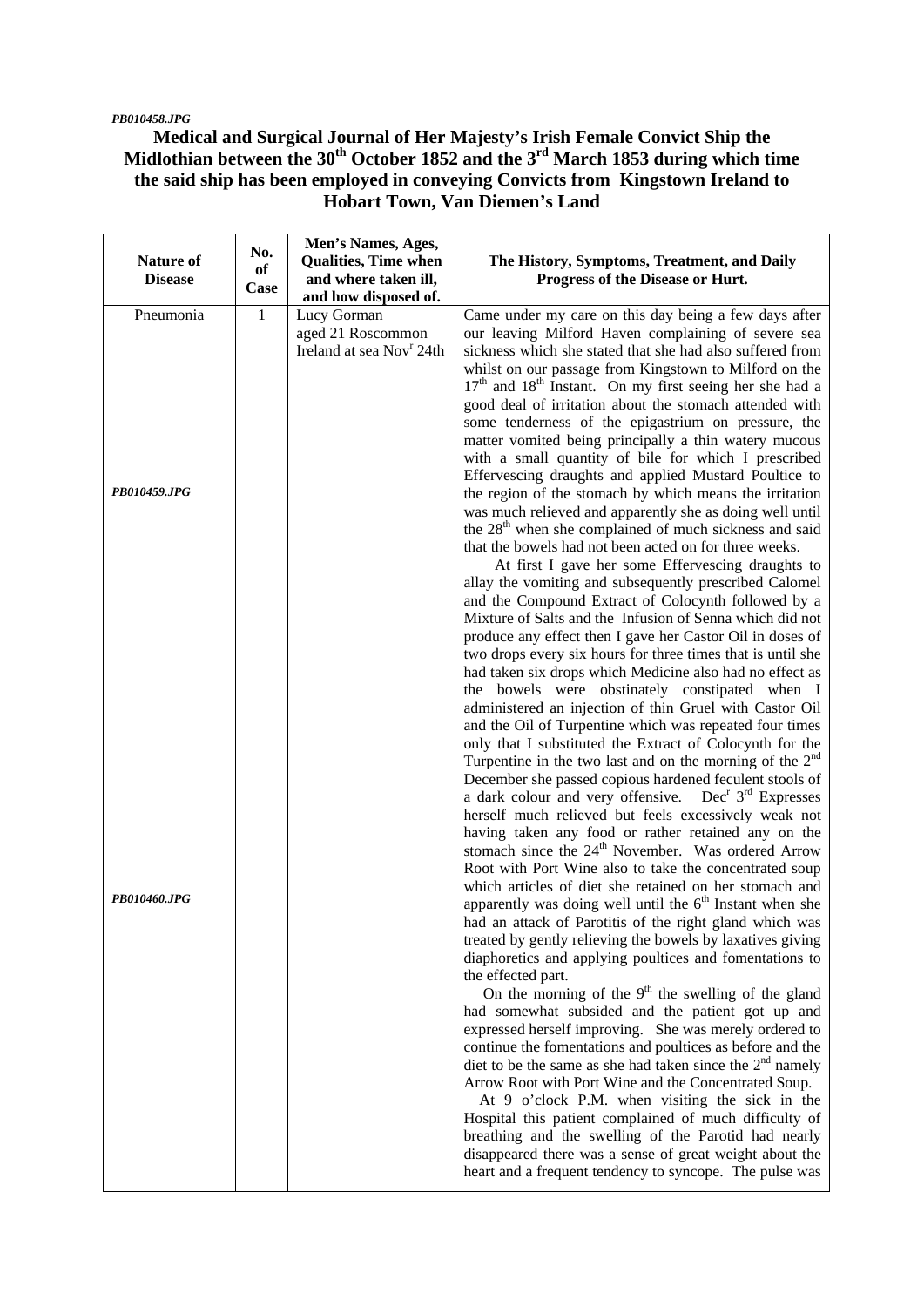| PB010461.JPG              |                |                                                                                                | small frequent and irregular. On examining the chest I<br>found small crepitation over the greater part of the<br>posterior regions of both lungs. The sounds of the heart<br>were natural but only feeble and distant. There was<br>much dullness over the precordial region on percussion.<br>I immediately applied a large Mustard Poultice to the<br>region of the Heart followed by a Blister<br>and<br>administered Calomel in five grains doses<br>and<br>occasionally a small quantity of Opium. As the powers<br>of life were very low I at once gave her Wine in doses of<br>two ounces every two hours but withall this patient got<br>rapidly worse the breathing became very laborious<br>attended with frequent syncope and the pulse extremely<br>quick and feeble, never having rallied from the first and<br>she expired at 3 o'clock P.M. on the $10^{th}$ of December.<br>From the general despondency produced by this<br>unforseen termination I did not think it advisable to<br>examine the body but have no doubt that it was a case of<br>Metastasis to the Heart and Lungs                                                                                                                                                                                                                                                                                                                                                                                                                                                                                                                                                                                                                                                                                                                                                                                                                                                                                                                                                                                                               |
|---------------------------|----------------|------------------------------------------------------------------------------------------------|--------------------------------------------------------------------------------------------------------------------------------------------------------------------------------------------------------------------------------------------------------------------------------------------------------------------------------------------------------------------------------------------------------------------------------------------------------------------------------------------------------------------------------------------------------------------------------------------------------------------------------------------------------------------------------------------------------------------------------------------------------------------------------------------------------------------------------------------------------------------------------------------------------------------------------------------------------------------------------------------------------------------------------------------------------------------------------------------------------------------------------------------------------------------------------------------------------------------------------------------------------------------------------------------------------------------------------------------------------------------------------------------------------------------------------------------------------------------------------------------------------------------------------------------------------------------------------------------------------------------------------------------------------------------------------------------------------------------------------------------------------------------------------------------------------------------------------------------------------------------------------------------------------------------------------------------------------------------------------------------------------------------------------------------------------------------------------------------------------------------|
| Paralysis<br>PB010462.JPG | $\overline{2}$ | Mary A. McArthur<br>aged 25 Wicklow<br>Ireland Nov <sup>r</sup> 16 <sup>th</sup><br>Kingstown. | About 9 o'clock on this day my attention was drawn to<br>this patient on account of severe spasms about the<br>stomach and abdomen which were relieved by first<br>giving a few grains of opium in combination with<br>Calomel followed by Castor Oil and the Oil of<br>Turpentine and applying warm water by means of bottles<br>to the abdomen.<br>17 <sup>th</sup> On visiting this patient this morning she was<br>entirely free from spasmodic pain about the abdomen but<br>complained of much difficulty of breathing accompanied<br>by heat of skin and thirst. The pulse slightly increased in<br>frequency and feeble and she stated that she had been a<br>long time under treatment at Grange Gorman prison<br>Dublin for a Bronchial affection and at present her health<br>seems much impaired apparently from a former disease.<br>On examining the chest I found sibilis and mucous -<br>ronchus over various parts of the chest more particularly<br>behind the mammary region the expectoration is thin<br>and mucous.<br>Ordered half a grain of Tartar Emetic and a few drops<br>of the Tincture of Opium every two hours which was<br>continued for two days.<br>19 <sup>th.</sup> The breathing was much relieved and the heat of<br>skin and thirst diminished.<br>Applied a large Blister to<br>the front of the chest and gave the Tartar Emetic and<br>Opium every four hours.<br>21 <sup>st</sup> Had only slight difficulty of breathing the heat of<br>the skin and thirst had disappeared the expectoration was<br>muco- purulent and according to her own statement was<br>very much like what she had expectorated for some<br>months.<br>On examining the chest with my ear I only found<br>mucous-ronchus and that only about the Mammary<br>Was ordered to take the Tartar-emetic and<br>region.<br>opium every six hours.<br>24 <sup>th.</sup> Complains of cough and expectorates a muco-<br>purulent matter.<br>The sounds of the chest denote only a mucous<br>ronchus. To take a grain of Ipecacuanha in the form of<br>pill every four hours and a drachm of the Compound |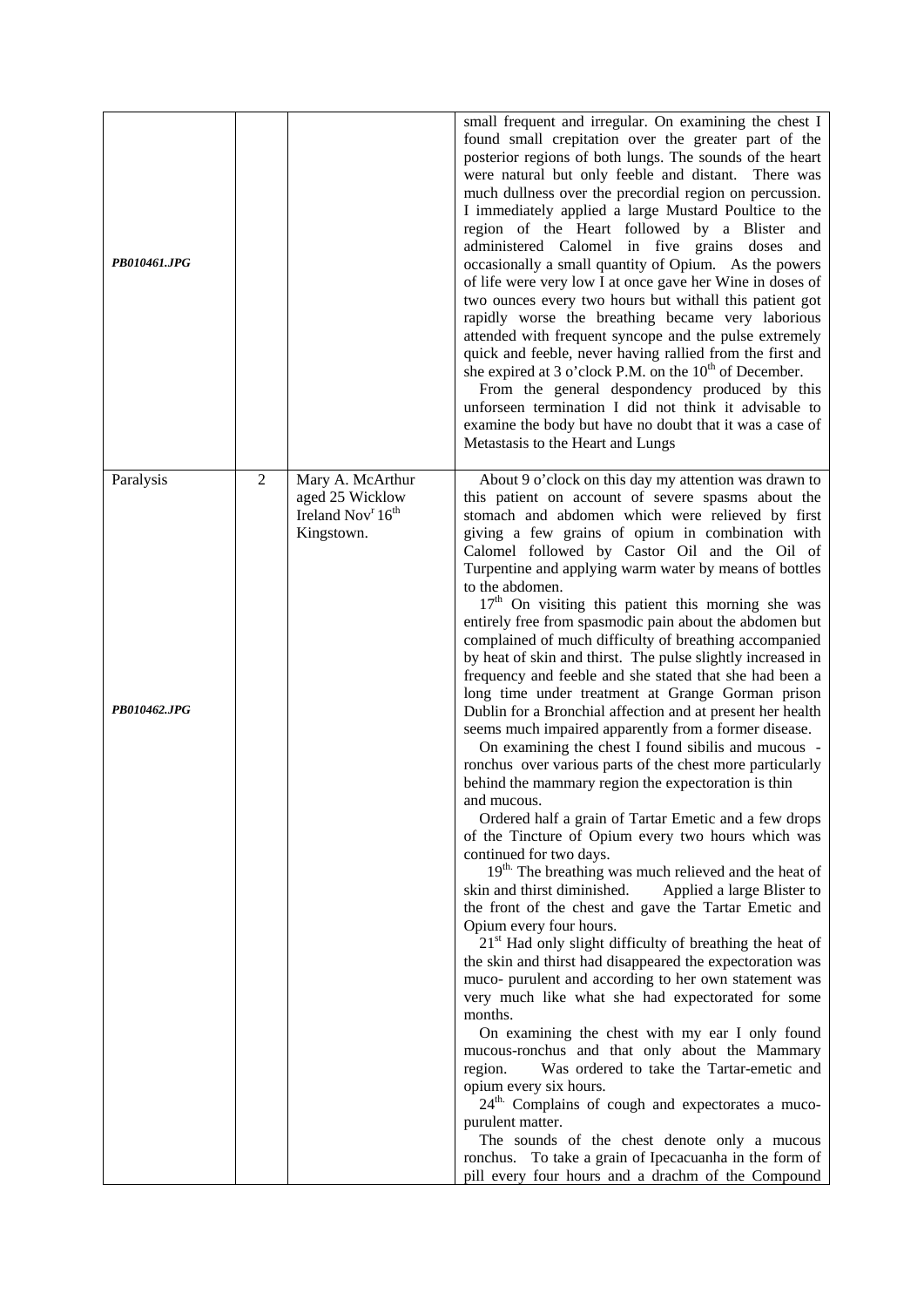|              |          | Tincture of Camphor with ten drops of the Tincture of                                                          |
|--------------|----------|----------------------------------------------------------------------------------------------------------------|
|              |          | Squills when the cough is troublesome.                                                                         |
| PB010463.JPG |          | Dec <sup>r</sup> . 1 <sup>st</sup> . The expectoration has nearly ceased and there                             |
|              |          | is little or no cough the sounds of the chest are normal,                                                      |
|              |          | the general health is much impaired and very feeble.                                                           |
|              |          | To take Sulphate of Quinine two grains once a day and                                                          |
|              |          | to have four ounces of wine daily the diet to consist of                                                       |
|              |          | Potatoes and Preserved Meat for dinner. The other meals                                                        |
|              |          | as the patient may desire. $10th$ Is much improved the                                                         |
|              |          | cough and expectorations having ceased.<br>$15th$ This                                                         |
|              |          | Continue medicine and Diet as before.<br>morning complained of pain under the left mammæ                       |
|              |          | confined to a small space and not increased by a deep                                                          |
|              |          | inspiration also tenderness of the abdomen which was                                                           |
|              |          | increased on very slight pressure but instantly relieved                                                       |
|              |          | by [firm?] pressure, the stomach was irritable rejecting                                                       |
|              |          | everything taken; pulse natural skin cool bowels                                                               |
|              |          | constipated.<br>To take fifteen grains of the Compound                                                         |
|              |          | Pill of Aloes which acted freely on the bowels afterwards                                                      |
|              |          | took the Compound Tincture of Lavender in half drachm                                                          |
|              |          | doses three times a day.<br>25 Was relieved for some                                                           |
|              |          | days of her Hysterical attack but within this five days has                                                    |
|              |          | had repeated attacks of the same disease sometimes                                                             |
|              |          | attended with euphoria and sometimes being in a semi-                                                          |
|              |          | comatose state. The stomach occasionally irritable                                                             |
| PB010464.JPG |          | bowels confined and the menstrual discharge always<br>regular.                                                 |
|              |          | To take occasionally the Compound Pill of Aloes and                                                            |
|              |          | the Muriated Tincture of Iron in the Infusion of Quassia                                                       |
|              |          | $Jany 3rd$ This patient complained of<br>twice a day.                                                          |
|              |          | loss of sensation and motion in the left side extending                                                        |
|              |          | down the thigh and leg and on examining her spine I                                                            |
|              |          | could not detect? any tenderness in that locality. She had                                                     |
|              |          | also other Hysterical symptoms such as tenderness of the                                                       |
|              |          | abdomen partial loss of voice difficult deglutition and a                                                      |
|              |          | lympanitic state of the abdomen the bowels being regular                                                       |
|              |          | and she complained of inability to pass her urine but                                                          |
|              |          | there was no fullness of the Hypogastric-region denoting                                                       |
|              |          | any accumulation in the bladder.<br>Applied a large<br>Mustard Poultice to the abdomen and along the spine and |
|              |          | was ordered to take the Compound Pill of Aloes and the                                                         |
|              |          | February 28 <sup>th</sup> For this<br>Tincture of Iron as before.                                              |
|              |          | last two months has continued very much in the same                                                            |
|              |          | state sometimes apparently well and at other times                                                             |
|              |          | suffering from various Hysterical symptoms such as                                                             |
|              |          | Delirium. Abdominal pains vomiting and pains over                                                              |
| PB010465.JPG |          | every portion of the body as well as Paralysis of the left                                                     |
|              |          | side. Having arrived at Hobart Town she was sent to the                                                        |
|              |          | Colonial Hospital this morning and on my examining her                                                         |
|              |          | previous to her leaving the ship she admitted that she had                                                     |
|              |          | pains in her spine and that she had been afraid to say so                                                      |
|              |          | on former occasions from the fear of being blistered.<br>The principal treatment has been paying attention to  |
|              |          | the general health giving her tonics and a generous diet                                                       |
|              |          | with daily allowance of Port Wine and any of the                                                               |
|              | Hospital | Medical Comforts that she at any time desired.                                                                 |
|              |          |                                                                                                                |
|              |          |                                                                                                                |
|              |          |                                                                                                                |
|              |          |                                                                                                                |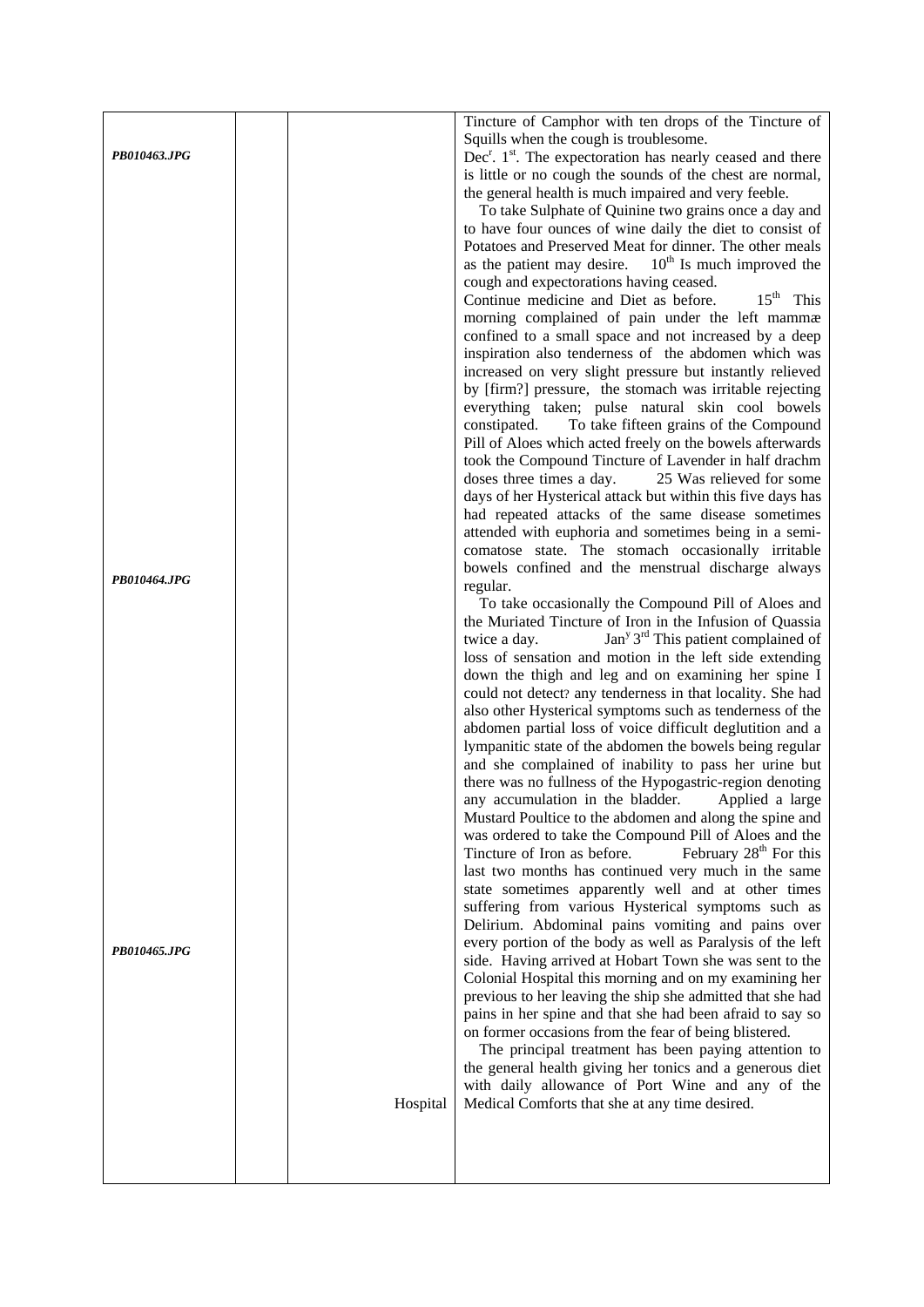| Dyspepsia<br>PB010466.JPG | 3 | Mary Downy<br>aged 40 Cavan Ireland<br>Nov <sup>r</sup> 24 <sup>th</sup> at Sea  | A few days after leaving Milford this patient applied<br>to me suffering from Dyspepsia caused by sea-sickness<br>for which I administered effervescing draughts made<br>with the Carbonate of Potash and Lemon Juice also I<br>acted on the bowels by the means of a few grains of<br>Calomel and the Compound Extract of Colocynth which<br>treatment apparently subdued the Dyspepsia but only for<br>a while as throughout the whole voyage whenever<br>suffering any motion in the Vessel she always<br>complained of Anorexia; a feeling of weight and<br>fulness(sic) at the epigastrium with occasionally slight<br>tenderness on pressure, nausea and eructations which<br>often brought up bitter and acid fluids with which there<br>were often conjoined pain in the limbs dull headache<br>confusion of thoughts and despondency.<br>The tongue<br>was generally white and coated with a thick fur.<br>The<br>treatment pursued was to allay the irritation of the<br>stomach by means of effervescing draughts keeping the<br>bowels regular with occasionally a Blue Pill followed by |
|---------------------------|---|----------------------------------------------------------------------------------|------------------------------------------------------------------------------------------------------------------------------------------------------------------------------------------------------------------------------------------------------------------------------------------------------------------------------------------------------------------------------------------------------------------------------------------------------------------------------------------------------------------------------------------------------------------------------------------------------------------------------------------------------------------------------------------------------------------------------------------------------------------------------------------------------------------------------------------------------------------------------------------------------------------------------------------------------------------------------------------------------------------------------------------------------------------------------------------------------|
|                           |   |                                                                                  | Rhubarb and the Sulphate of Magnesia combined with<br>the Infusion of Gentian, and applying to the epigastrium<br>when there was tenderness a Mustard Plaster and<br>generally giving Tonics of the Infusion of Gentian<br>combined sometimes with an Acid and sometimes with<br>an Alkali.<br>The diet throughout was supplied by whatever the                                                                                                                                                                                                                                                                                                                                                                                                                                                                                                                                                                                                                                                                                                                                                      |
|                           |   |                                                                                  | Medical Comforts of the Ship would allow also Port<br>Wine when necessary.<br>After our arrival at Port for a few days she expressed<br>herself perfectly well and attributed her sickness entirely<br>to the motion of the Ship whilst at sea and on the $1st$ of                                                                                                                                                                                                                                                                                                                                                                                                                                                                                                                                                                                                                                                                                                                                                                                                                                   |
| PB010467.JPG              |   |                                                                                  | March being a few days before the Prisoners were sent<br>on shore she was discharged off my Sick-List as I<br>considered with the change of her position she would be<br>able to do the ordinary duties of a servant.                                                                                                                                                                                                                                                                                                                                                                                                                                                                                                                                                                                                                                                                                                                                                                                                                                                                                |
| Dyspepsia                 | 4 | Ann McEnroe aged 20<br>Cavan Ireland Nov <sup>r</sup> 26 <sup>th</sup><br>at sea | On our going out to sea on the $22^{\text{nd}}$ of December this<br>patient complained of severe sea-sickness which<br>continued for about seven days and which was not<br>relieved by any treatment that I had resource to such as<br>Effervescing draughts Mustard Poultices<br>the<br>to<br>epigastrium and occasionally giving Kreosote<br>and<br>keeping the bowels regular by means of small doses of<br>Calomel combined with the Compound Extract of<br>Colocynth. About the 2 <sup>nd</sup> of December the sea-sickness<br>had nearly abated but there were symptoms of Dyspepsia<br>such as tenderness of the epigastrium on pressure thirst<br>loss of appetite dirty foul tongue anorexia nausea and<br>eructations of acid and bitter fluids which principally<br>occurred after taking the usual meals and they continued<br>throughout the whole Voyage except occasionally when<br>there was only very little motion in the Vessel then she                                                                                                                                         |
| PB010468.JPG              |   |                                                                                  | as apparently free from all uneasiness about the stomach<br>but which again returned on any uneasy motion from<br>even moderate weather.<br>I treated the case according to circumstances<br>regulating the bowels when required by small doses of<br>Blue Pill and the Compound Extract of Colocynth<br>applying<br>occasionally Mustard Poultice<br>to the                                                                                                                                                                                                                                                                                                                                                                                                                                                                                                                                                                                                                                                                                                                                         |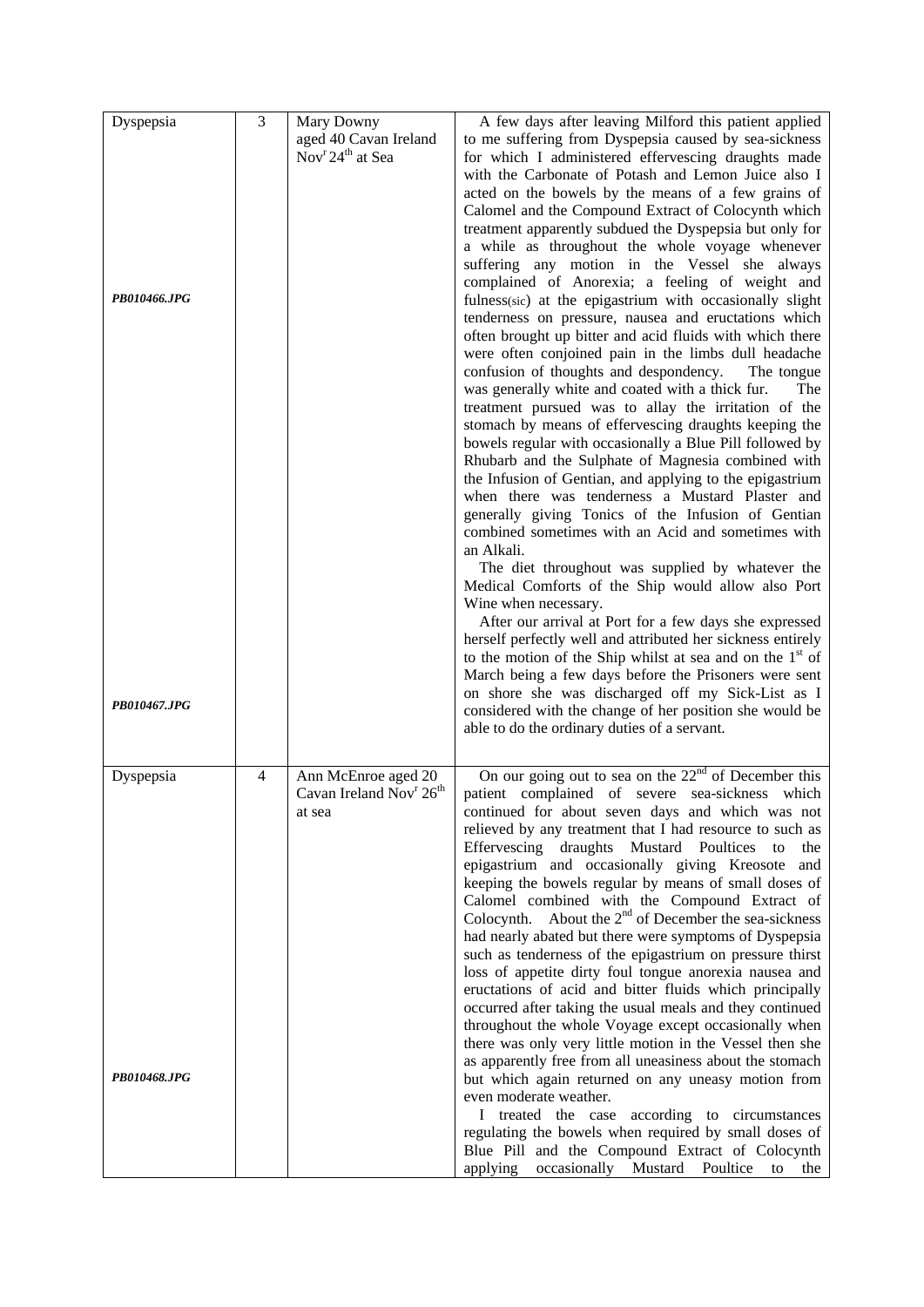|                           |   |                                                                                | epigastrium and giving effervescing draughts of<br>Kreosote to allay the vomiting and during the intervals of<br>ease administered mild Tonics such as the Infusion of<br>Gentian with occasionally an alkali or Acid as<br>circumstances might dictate.<br>The diet throughout was such was afforded by the<br>Medical Comforts of the Ship such as Potatoes Preserved<br>Meats Sago Arrow Root Fresh Bread and Port Wine<br>varying them as the state of the patient required.<br>After our arrival at Hobart Town the patient got<br>apparently well at any rate her Dyspepsia symptoms<br>completely disappeared and she was discharged off the<br>Sick List on the 1 <sup>st</sup> March.                                                                                                                                                                                                                                                                                                                                                                                                                                                                                                                                                                                                                                                                                 |
|---------------------------|---|--------------------------------------------------------------------------------|--------------------------------------------------------------------------------------------------------------------------------------------------------------------------------------------------------------------------------------------------------------------------------------------------------------------------------------------------------------------------------------------------------------------------------------------------------------------------------------------------------------------------------------------------------------------------------------------------------------------------------------------------------------------------------------------------------------------------------------------------------------------------------------------------------------------------------------------------------------------------------------------------------------------------------------------------------------------------------------------------------------------------------------------------------------------------------------------------------------------------------------------------------------------------------------------------------------------------------------------------------------------------------------------------------------------------------------------------------------------------------|
| Paralysis<br>PB010469.JPG | 5 | Mary Walsh aged 21<br>Kilkenny Ireland Nov <sup>r</sup><br>$10th$ at Kingstown | On applying to me this morning she complained of<br>having coughed some blood during the night and the<br>early part of the morning and said that it was attended<br>with a tickling in the throat and some slight difficulty of<br>breathing also she stated that she had been for a long<br>time under treatment for the same disease at Grange<br>Gorman Prison Dublin and that she had only been<br>discharged from the Hospital of the prison a few days<br>before I examined her prior to her being embarked on<br>board the "Midlothian" for Van Diemen's Land.<br>At present her health seems a good deal impaired has<br>slight difficulty of breathing and a little cough her pulse<br>is about 80 and feeble there is no heat of skin or thirst<br>tongue clean bowels regular and she has had her usual<br>menstrual periods.<br>To take twenty drops of Dilute<br>Sulphuric Acid ten drops of the Tincture of Digitalis and<br>a drachm of the Sulphate of Magnesia in Water three<br>11 <sup>th</sup> Has only coughed up blood once<br>times a day.<br>since yesterday morning and that only in a small quantity<br>the pulse is about 75 the bowels are kept moderately<br>acted on by the Sulphate of Magnesia.<br>To continue as before.<br>$13th$ There has been no Hæmorrhage since the $11th$ nor<br>is there any cough or any uneasy sensation about the |
| PB010470.JPG              |   |                                                                                | chest. To discontinue all Medicine. $15th$ Having had<br>no Hæmorrhage and being apparently free from any<br>Pectoral disease she was this day discharged off my<br>Sick-List.<br>16 <sup>th</sup> This patient applied to me again this morning<br>although only discharged yesterday complaining of<br>having coughed up some blood which was preceded by<br>slight difficulty of breathing and some uneasiness about<br>the chest there was no excitement about the pulse nor<br>were there any febrile symptoms.<br>I examined the chest with my ear and could not detect<br>any disease about the upper lobes, nor any portion of the<br>lungs. The sounds on percussion were clear and the<br>respiratory murmurs natural had no expectoration<br>beyond the coughing occasionally of a small quantity of<br>blood which from the symptoms appeared to me to<br>proceed from the trachea. Ordered a grain of the Acetate<br>of Lead half a drachm of Dilute Acetus Acid and five<br>drops of the Tincture of Opium in Water three times a<br>$18th$ Has coughed up small quantities of blood<br>day.<br>three times during the two last days.<br>To take the<br>$20^{\text{th}}$ There has<br>Acetate of Lead Mixture twice a day.                                                                                                                                       |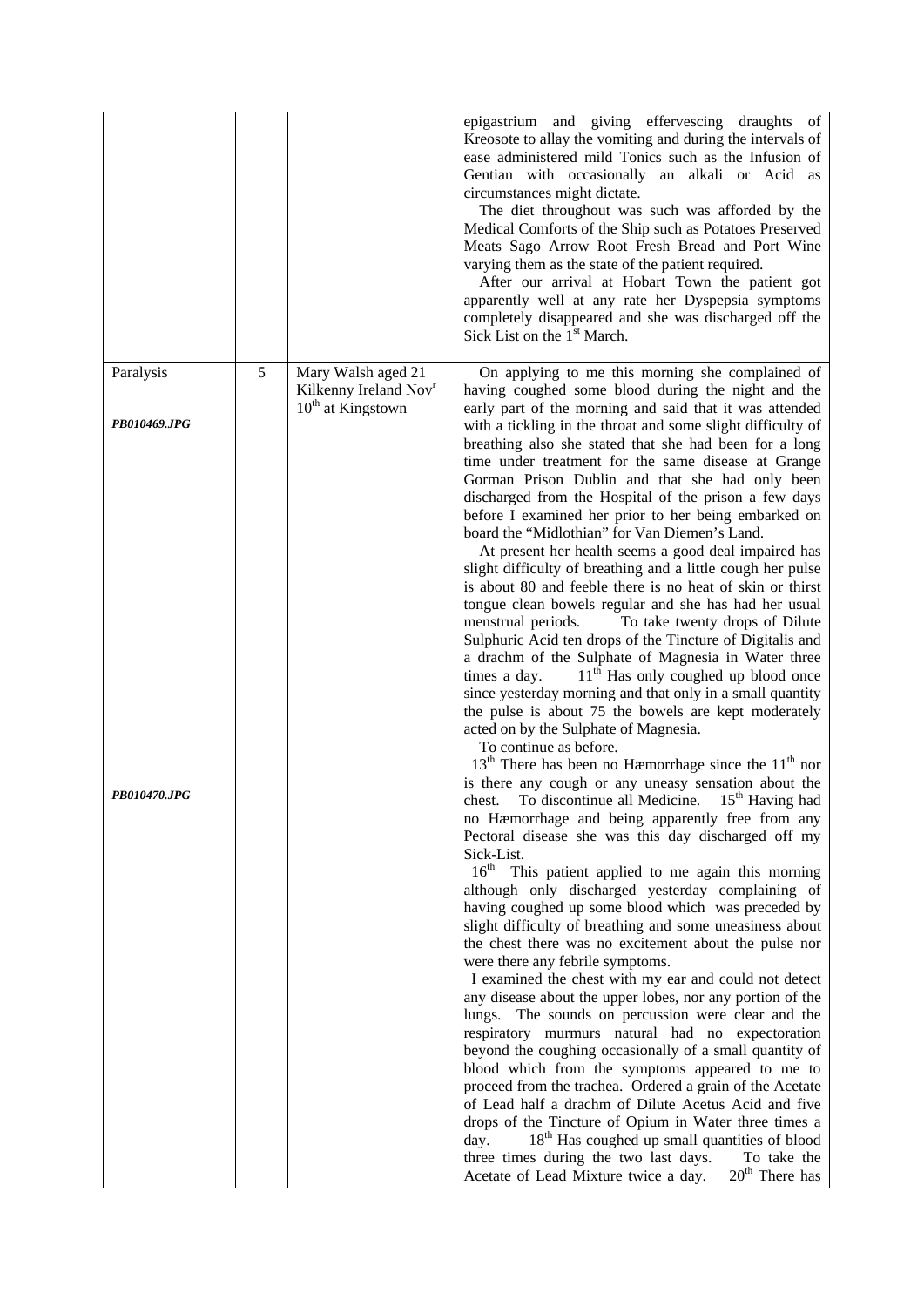| PB010471.JPG<br>PB010472.JPG |   |                                                                                  | been no return of the Hæmorrhage nor is there any<br>uneasy sensation about the chest. The pulse is about 75<br>and soft. Bowels are regular and has no cough.<br>Discontinue the Lead Mixture and take twenty drops of<br>the Dilute Sulphuric Acid twice a day in Water.<br>$Decr 1st$ . Has continued to this period free from the<br>symptoms of Hæmorrhage from the Thoracic Viscera.<br>She was this day again discharged off my Sick-List.<br>8 <sup>th</sup> My attention was drawn to this patient by some of<br>her Mess-mates who stated that she had had repeated<br>attacks of Hysteria during the night and at the period of<br>my visiting the sick this morning I found her suffering<br>from an attack of Hysteria for which I administered a<br>small quantity of Ammonia and the Compound Tincture<br>of Lavender and as the bowels were torpid I prescribed<br>the Compound Pill of Aloes to be taken occasionally<br>which treatment in a few days apparently restored her to<br>health which was only of a short duration as throughout<br>the voyage she had repeated attacks of irregular Hysteria<br>complicated with Delirium Abdominal pains occasional<br>vomiting and suffered a good deal from Muscular and<br>Periosteal pains also tenderness about the ribs and within<br>the last two months complained of loss of sensation and<br>motion in the left leg with little or no power to move the<br>limb there was no tenderness of the Spine on pressure<br>except such pains as very much corresponded with the<br>periosteal pains about the Chest. Within this last<br>fortnight she has much improved and is able to walk<br>about with a little assistance and in a few days after our<br>arrival at Hobart Town that is on the 28 <sup>th</sup> of February<br>1853 she was sent on shore to the Colonial Hospital. |
|------------------------------|---|----------------------------------------------------------------------------------|------------------------------------------------------------------------------------------------------------------------------------------------------------------------------------------------------------------------------------------------------------------------------------------------------------------------------------------------------------------------------------------------------------------------------------------------------------------------------------------------------------------------------------------------------------------------------------------------------------------------------------------------------------------------------------------------------------------------------------------------------------------------------------------------------------------------------------------------------------------------------------------------------------------------------------------------------------------------------------------------------------------------------------------------------------------------------------------------------------------------------------------------------------------------------------------------------------------------------------------------------------------------------------------------------------------------------------------------------------------------------------------------------------------------------------------------------------------------------------------------------------------------------------------------------------------------------------------------------------------------------------------------------------------------------------------------------------------------------------------------------------------------------------------------------------------------------------------------------------|
|                              |   |                                                                                  | The principal treatment pursued during this long period<br>that is from the $8^{th}$ of December 1852 to the $28^{th}$<br>February 1853 has been principally paying attention to<br>the general health and the secretions occasionally giving<br>the Compound Pill of Aloes as an Aperient;<br>administering tonics in the form of Iron and the Infusion<br>of Gentian and treating the periosteal pains with the<br>Iodide of Potassium which I was obliged occasionally to<br>discontinue on account of its producing Diarrhoea<br>otherwise it nearly removed all the pains and tenderness<br>about the chest and spine and was of decided advantage<br>Paralysis which I am satisfied was subsiding<br>to the                                                                                                                                                                                                                                                                                                                                                                                                                                                                                                                                                                                                                                                                                                                                                                                                                                                                                                                                                                                                                                                                                                                                          |
| PB010473.JPG                 |   | Hospital                                                                         | under its use.                                                                                                                                                                                                                                                                                                                                                                                                                                                                                                                                                                                                                                                                                                                                                                                                                                                                                                                                                                                                                                                                                                                                                                                                                                                                                                                                                                                                                                                                                                                                                                                                                                                                                                                                                                                                                                             |
| Diarrhoea                    | 6 | Mary Porter aged 20<br>Antrim Ireland<br>January 12 <sup>th</sup> 1853<br>at Sea | When this patient came to me this morning she stated<br>that she had suffered from a relaxed bowels for the last<br>three days and that the motions had been copious and<br>feculent but that at present they were bloody and<br>mucous.<br>Upon requesting her to take the bed pan and show me<br>the first evacuation which she did in about an hour after<br>my having first seen her when there appeared a moderate<br>feculent stool mixed here and there with a small quantity<br>of mucous and slight traces of blood the evacuation was<br>accompanied with a little tormina and tenesmus there<br>was no tenderness or heat of the abdomen the tongue was<br>slightly red and complained of thirst the skin was natural<br>pulse about 90 and soft.                                                                                                                                                                                                                                                                                                                                                                                                                                                                                                                                                                                                                                                                                                                                                                                                                                                                                                                                                                                                                                                                                               |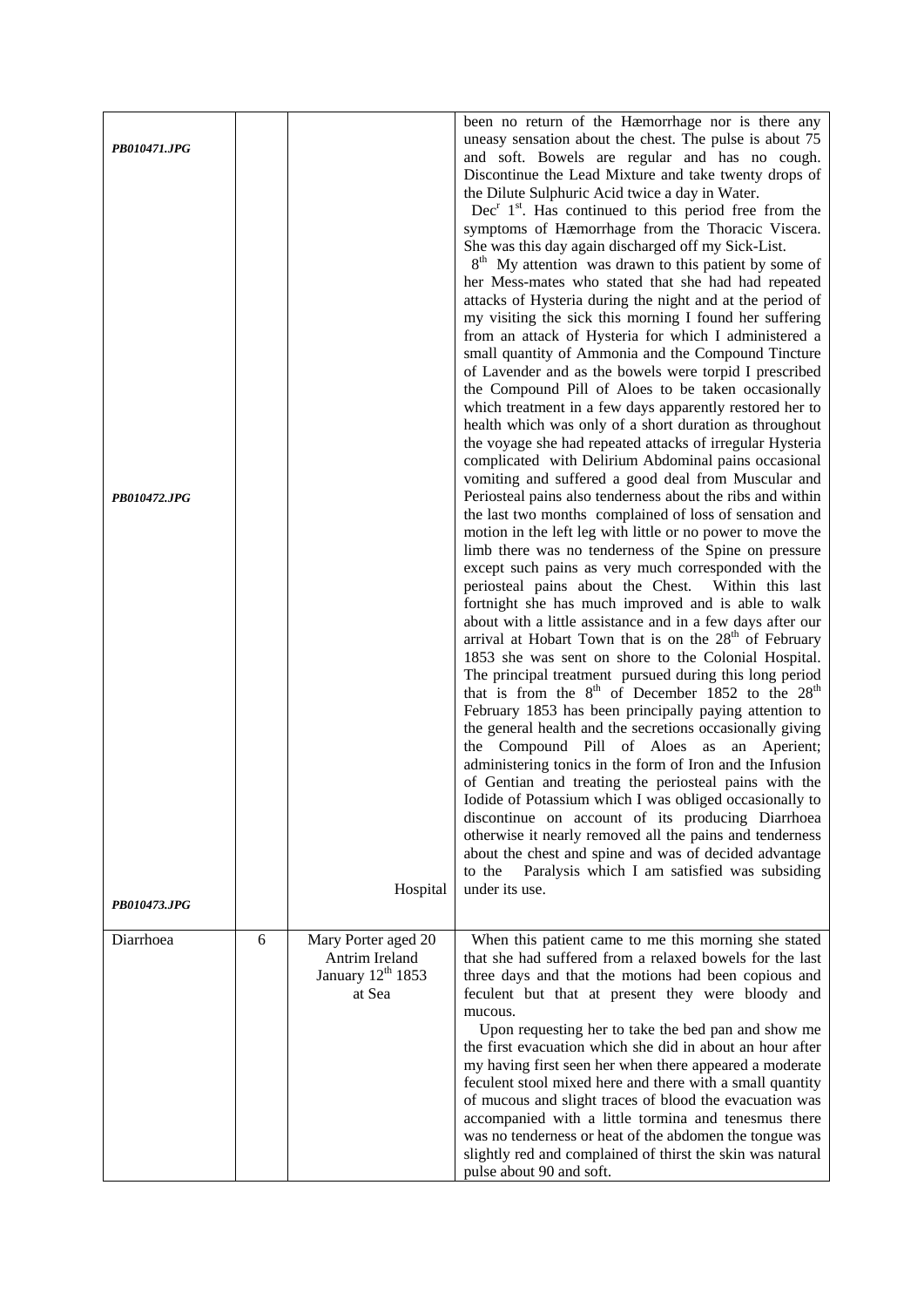| PB010474.JPG                            |                |                                                                       | Ordered a grain of Opium and five grains of Calomel<br>immediately which was followed by a dose of Castor Oil<br>in four hours by which means three copious feculent<br>motions were passed mixed with a small quantity of<br>mucous and blood.<br>13 <sup>th</sup> The bowels have been quiet during the night but<br>she passed a little slimy motion this morning which was<br>unaccompanied with any tormina or tenesmus has slight<br>thirst tongue slightly red there is no heat of skin or<br>tenderness of the abdomen.<br>To take five grains of<br>Dovers powder and five grains of Blue Pill three times a<br>day.<br>15 <sup>th</sup> Bowels have been acted on twice daily the motions<br>having little or no slime or blood and unaccompanied<br>with any tormina or tenesmus tongue natural no thirst.<br>To take the pills twice this day and in the morning to<br>have a dose of castor Oil.<br>$17th$ The bowels were acted on four times after taking<br>the Castor Oil the motions being natural.<br>$21st$ Bowels have been regular until this morning when<br>she again complained of them being relaxed the<br>evacuations being watery and feculent unaccompanied<br>with mucous and blood nor was there any tormina or<br>tenesmus, tongue clean no thirst.<br>To Take the<br>Compound Chalk Powder with the Tincture of Catechu<br>and Opium three times a day by which means the bowels<br>were restored to their natural action by the $23^{\text{rd}}$ when she<br>was ordered to take the Infusion of Gentian with a small<br>quantity of the Carbonate of Soda twice a day which she<br>continued until the $29th$ when she was discharged off the<br>Sick List.<br>The diet was principally farinaceous and such as the |
|-----------------------------------------|----------------|-----------------------------------------------------------------------|---------------------------------------------------------------------------------------------------------------------------------------------------------------------------------------------------------------------------------------------------------------------------------------------------------------------------------------------------------------------------------------------------------------------------------------------------------------------------------------------------------------------------------------------------------------------------------------------------------------------------------------------------------------------------------------------------------------------------------------------------------------------------------------------------------------------------------------------------------------------------------------------------------------------------------------------------------------------------------------------------------------------------------------------------------------------------------------------------------------------------------------------------------------------------------------------------------------------------------------------------------------------------------------------------------------------------------------------------------------------------------------------------------------------------------------------------------------------------------------------------------------------------------------------------------------------------------------------------------------------------------------------------------------------------------------------------------------------------------------------------------|
| PB010475.JPG<br>Diarrhoea               | $\overline{7}$ | Mary Maher aged 25<br>Cork County January<br>$13^{th}$ 1853<br>at Sea | Medical Comforts of the Ship would allow.<br>This patient complained to me this morning that she<br>has been purged very frequently during the night but that<br>the evacuations were scanty accompanied with a good<br>deal of tormina and tenesmus there was no heat of skin<br>or thirst the tongue was slightly coated pulse natural and<br>there was no heat or tenderness of the abdomen.<br>Ordered a grain of Opium and five grains of Calomel<br>immediately and in three hours to take five and twenty<br>grains of Jalap a drachm of the Supertartate of Potash<br>and five grains of Ginger which procured five or six<br>copious feculent evacuations and the bowels gradually<br>returned to their natural action and she was discharged<br>off the Sick List on the 16 <sup>th</sup> . The diet throughout was<br>faranacious(sic)                                                                                                                                                                                                                                                                                                                                                                                                                                                                                                                                                                                                                                                                                                                                                                                                                                                                                                       |
| Pneumonia<br>Hæmorrhage<br>PB010476.JPG | 8              | Mary Kelly aged 17<br>Tyrone Ireland<br>February $7th 1853$<br>at Sea | On visiting the sick this morning my attention was<br>drawn to this patient by one of her Mess-Mates who<br>stated that she had been unwell for the last few days and<br>that she had been delirious during the night also it<br>appeared that she had passed her motions involuntary<br>and in large quantities thereby destroying her bed which<br>I was obliged to have thrown overboard.<br>Upon<br>examining her she stated that she had felt unwell for<br>some days but said that she was not conscious of having<br>passed her motions involuntary but stated that she felt a                                                                                                                                                                                                                                                                                                                                                                                                                                                                                                                                                                                                                                                                                                                                                                                                                                                                                                                                                                                                                                                                                                                                                                   |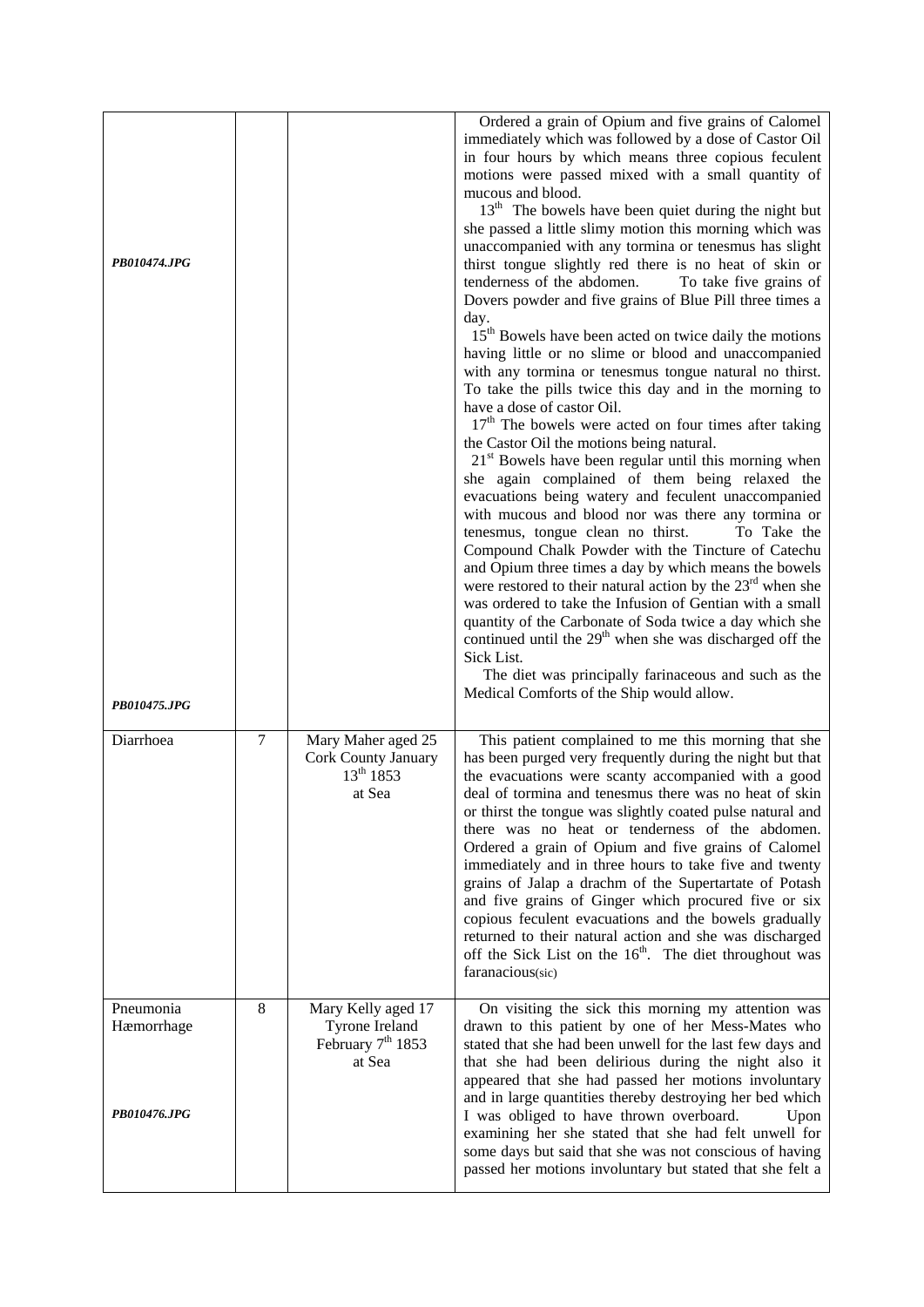|              |  | lightness in her head. At present there is increased heat          |
|--------------|--|--------------------------------------------------------------------|
|              |  | of skin a flushed face but no headache tongue is white             |
|              |  | and furred complains of much thirst and her breathing is           |
|              |  | labouring<br>attended with<br>somewhat<br>cough<br>and             |
|              |  | expectorates a small quantity of a rusty kind of matter;           |
|              |  | pulse frequent feeble and soft. On examining the chest             |
|              |  | with my ear I could distinctly hear small crepitation over         |
|              |  | every portion of the lower lobes of both lungs as well as          |
|              |  | a Bronchial respiration here and there and there is                |
|              |  | dulness on percussion in the same locality.                        |
|              |  | I at first prescribed five grains of Calomel and five              |
|              |  | grains of the Compound Powder of Antimony which as                 |
|              |  | followed in two hours by a drachm of the Compound                  |
|              |  | powder of Jalap which in the course of six hours                   |
|              |  | produced three or four copious evacuations but with no             |
|              |  | relief to the chest affection when I prescribed half a grain       |
|              |  | of the Tartarized Antimony and three minims of the                 |
|              |  | Tincture of Opium to be taken every two hours. 8 <sup>th</sup> Has |
|              |  |                                                                    |
|              |  | had no return of the delirium nor is there any flushing of         |
|              |  | the face the skin is somewhat hot pulse frequent feeble            |
| PB010477.JPG |  | and soft breathing still laborious cough slight the                |
|              |  | expectoration being more copious and rusty.                        |
|              |  | The auscultory symptoms denotes by the increased                   |
|              |  | bronchial breathing and dulness on percussion that the             |
|              |  | lung is becoming more hepartized.<br>Ordered to take               |
|              |  | the Tartarized Antimony in grain doses with three                  |
|              |  | minims of the Tincture of Opium every two hours and to             |
|              |  | take five grains of Calomel three times during the day.            |
|              |  | $10th$ There is no heat of skin the breathing is much less         |
|              |  | laborious cough diminished expectoration more copious              |
|              |  | and muco-purulent with here and there slight traces of             |
|              |  | rustiness pulse 94 and feeble the gums are slightly                |
|              |  | affected with mercury.                                             |
|              |  | On examining the chest I find that the small                       |
|              |  | crepitation is only slightly audible also that the bronchial       |
|              |  | respiration has in some degree diminished the dulness on           |
|              |  | percussion is about the same.                                      |
|              |  | To continue the Tartar Emetic Mixture with Opium                   |
|              |  | every four hours and to take the Calomel night and                 |
|              |  | morning.                                                           |
|              |  | 11 <sup>th</sup> Complains a good deal of her mouth which is       |
|              |  | under the influence of Mercury the breathing is nearly             |
|              |  | natural cough slight expectoration muco-purulent with              |
|              |  | little or no rustiness pulse 85 and feeble.<br>The                 |
|              |  | auscultory symptoms denote only an hepartized state of             |
|              |  | the lower lobes of the lungs.                                      |
|              |  | To take the Tartar Emetic Mixture three times a day                |
|              |  | and to have two grains of Calomel at bedtime. 13 <sup>th</sup> Has |
|              |  | no difficulty of breathing expectorates only a small               |
|              |  | quantity of a thick mucus no cough pulse about 80 mouth            |
|              |  | sore from the effects of Mercury.                                  |
|              |  | On examining the chest I find that there is no                     |
|              |  | crepitation but only a slight dulness on percussion                |
|              |  | accompanied with a little bronchial respiration about the          |
|              |  | lower parts of the lobes of the lungs.                             |
|              |  | $16^{\text{th}}$<br>Ordered to discontinue all medicine.<br>Has    |
|              |  | continued to improve rapidly there being no general                |
|              |  | symptoms of any thoracic disease the dulness on                    |
|              |  | percussion as well as the breathing having disappeared,            |
|              |  | mouth still sore.                                                  |
|              |  |                                                                    |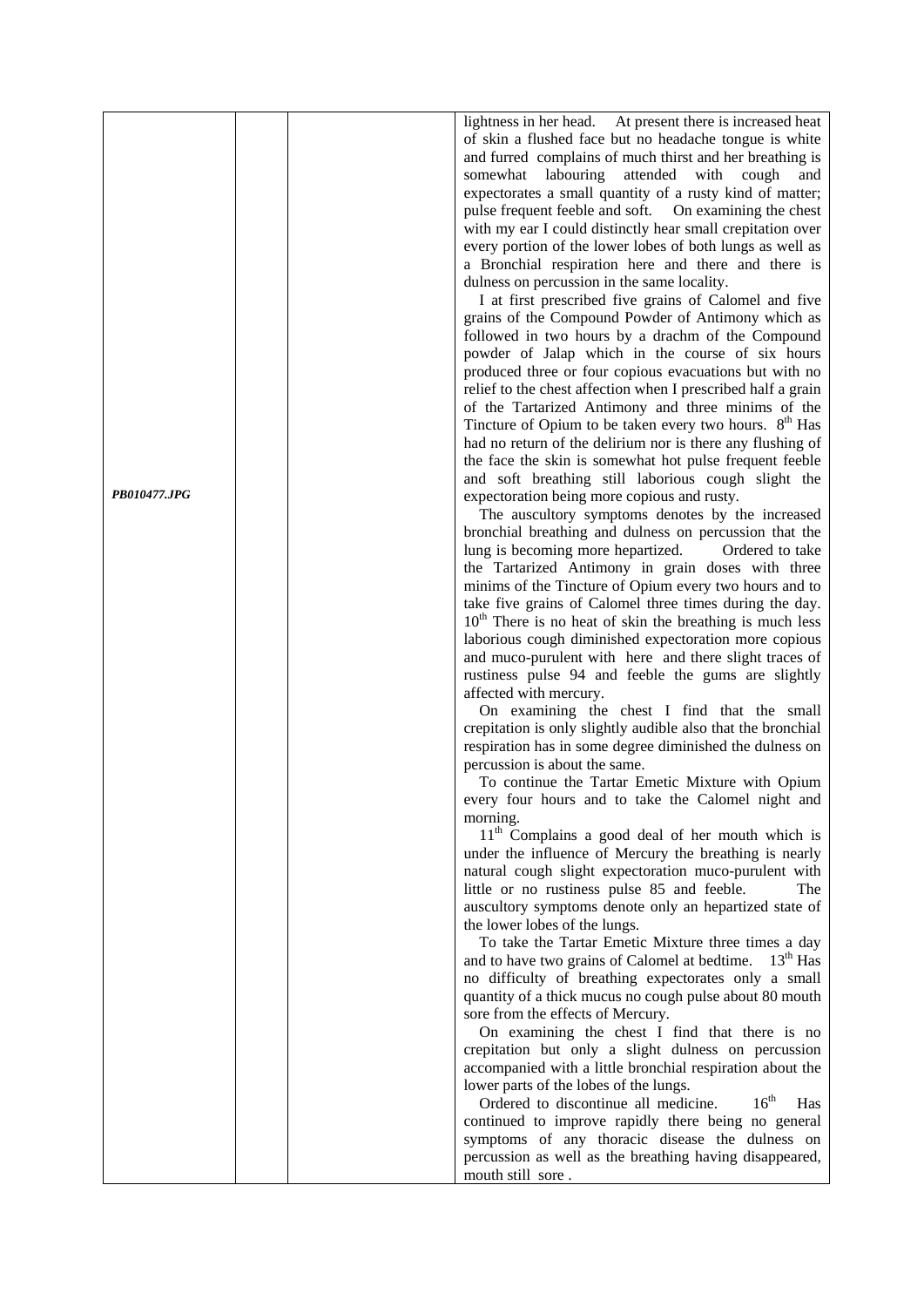| PB010479.JPG |   | Hospital                                                                       | $27th$ Up<br>To take the Infusion of Gentian once a day.<br>to this period this patient had gradually improved there<br>being no signs of any pectoral disease; her gums only<br>being slightly and scarcely observably tender and spongy<br>when suddenly there appeared a profuse bleeding from<br>the mouth which on examination I found proceeded from<br>the gums and for which I prescribed various Styptics<br>such as Alum and the Murciated Tincture of Iron to be<br>applied to the bleeding parts and administered instantly<br>the Acetate of Lead with Acetic Acid and Opium which<br>controlled the hæmorrhage for the time but as the<br>Convicts were to be landed in a few days I sent her to<br>Hospital on the $28th$ of February 1853.] |
|--------------|---|--------------------------------------------------------------------------------|-------------------------------------------------------------------------------------------------------------------------------------------------------------------------------------------------------------------------------------------------------------------------------------------------------------------------------------------------------------------------------------------------------------------------------------------------------------------------------------------------------------------------------------------------------------------------------------------------------------------------------------------------------------------------------------------------------------------------------------------------------------|
| Diarrhoea    | 9 | Mary Murphy aged 36<br>Cork Ireland February<br>$18th 1853$ at Sea<br>Hospital | Came under my care this morning complaining of<br>having been purged frequently for the last four days and<br>stated that the evacuations were scanty and watery and<br>slimy but unattended with tormina or temesmus there<br>was no febrile excitement.<br>Ordered four grains of Calomel followed by a<br>Rhubarb draught subsequently ordered the Compound<br>Chalk Powder with Tincture of Catechu and Opium<br>which subdued the Diarrhoea but left the patient weak on<br>which account I sent her to Hospital on the 28 <sup>th</sup> February<br>as the Convicts were ordered to land in a few days.<br>Her diet was faranacious(sic) and latterly she was<br>allowed half a Pint of Port Wine daily.                                              |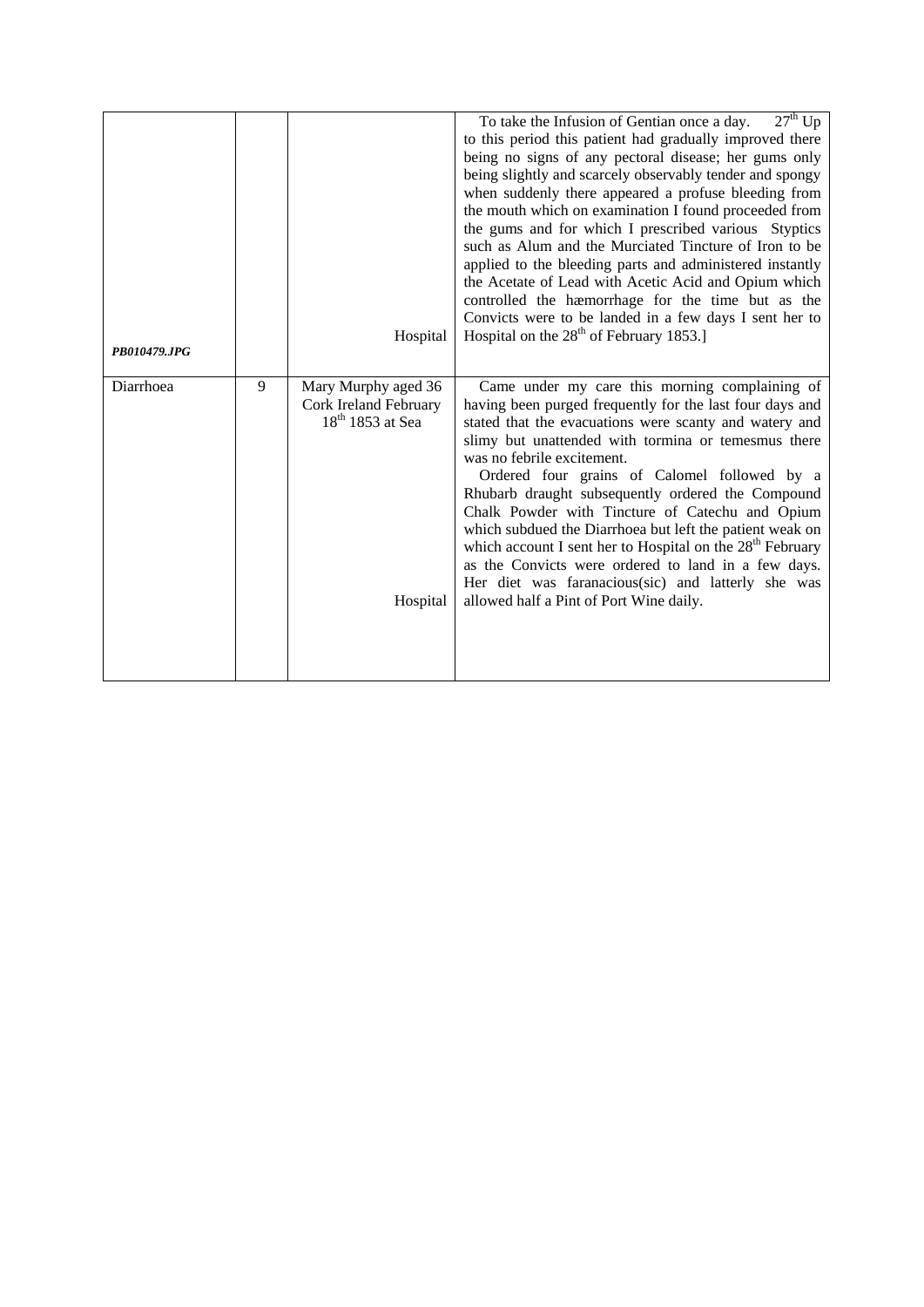## **A Nosological Synopsis of the Sick Book kept during the Period of this Journal, in conformity with the 30th Article of the Surgeons' Instructions.**

|                                           | <b>Numbers</b>          |                                |                         |                                            |                       |                      |                                                         |
|-------------------------------------------|-------------------------|--------------------------------|-------------------------|--------------------------------------------|-----------------------|----------------------|---------------------------------------------------------|
| <b>Diseases</b><br>Nosologically arranged | <b>Total</b>            | Discharged to<br>Duty          | Sent to the<br>Hospital | Died on board                              | Invalided             | Remaining            | Nos. of such Cases<br>as are detailed in<br>the Journal |
| Pyrexiae                                  |                         |                                |                         |                                            |                       |                      |                                                         |
| Ord. I. Febres.                           |                         |                                |                         |                                            |                       |                      |                                                         |
| Internulleates Quotutiana<br>Tertiana     |                         |                                |                         |                                            |                       |                      |                                                         |
| Continua Synochus                         | 1                       | 1                              | $\zeta\,\zeta$          | $\zeta\,\zeta$                             | $\zeta$ $\zeta$       | $\zeta\,\zeta$       | $\zeta\,\zeta$                                          |
| Typhus                                    |                         |                                |                         |                                            |                       |                      |                                                         |
| Ord. II. Phlegmasiae.                     |                         |                                |                         |                                            |                       |                      |                                                         |
| Phlogosis                                 | $\sqrt{5}$              | 5                              | $\zeta\,\zeta$          | $\zeta\,\zeta$                             | $\zeta\,\zeta$        | $\zeta\,\zeta$       | $\zeta\,\zeta$                                          |
| Pneumonia                                 | $\overline{2}$          | $\zeta\,\zeta$                 | $\mathbf{1}$            | 1                                          | $\zeta$ $\zeta$       | $\zeta\,\zeta$       | 1.8                                                     |
| Rheumatismus                              |                         |                                |                         |                                            |                       |                      |                                                         |
| Cynanche                                  |                         |                                | $\zeta\,\zeta$          | $\zeta\,\zeta$                             | $\zeta\,\zeta$        | $\zeta\,\zeta$       | $\zeta\,\zeta$                                          |
| <b>Bronchitis</b>                         | $\overline{2}$          | $\overline{2}$                 |                         |                                            |                       |                      |                                                         |
| Opthalmia                                 |                         |                                |                         |                                            |                       |                      |                                                         |
| Ord. III. Exanthemata.                    |                         |                                |                         |                                            |                       |                      |                                                         |
| Variola                                   |                         |                                |                         |                                            |                       |                      |                                                         |
| Rubeola                                   |                         |                                |                         |                                            |                       |                      |                                                         |
| Erysipelas<br>Vaccina                     |                         |                                |                         |                                            |                       |                      |                                                         |
|                                           |                         |                                |                         |                                            |                       |                      |                                                         |
| Ord. IV. Haemorrhagiae                    |                         |                                | $\zeta\,\zeta$          | $\zeta\,\zeta$                             | $\zeta\,\zeta$        | $\zeta\,\zeta$       | $\zeta\,\zeta$                                          |
| Haemoptysis                               | $\overline{3}$          | 3                              |                         |                                            |                       |                      |                                                         |
| Phthisis incipiens<br>Phthisis cosfirmata |                         |                                |                         |                                            |                       |                      |                                                         |
| Menorrhagia                               | $\mathbf{1}$            | $\mathbf{1}$                   | $\zeta\,\zeta$          | $\zeta\,\zeta$                             | $\zeta$ $\zeta$       | $\zeta\,\zeta$       | $\zeta\,\zeta$                                          |
| Ord. V. Profluvia.                        |                         |                                |                         |                                            |                       |                      |                                                         |
| Catarrhus                                 | 3                       | 3                              | $\zeta\,\zeta$          | $\boldsymbol{\zeta} \, \boldsymbol{\zeta}$ | $\zeta\,\zeta$        | $\zeta\,\zeta$       | $\zeta\,\zeta$                                          |
| Dysenteria                                |                         |                                |                         |                                            |                       |                      |                                                         |
| Neuroses.                                 |                         |                                |                         |                                            |                       |                      |                                                         |
|                                           |                         |                                |                         |                                            |                       |                      |                                                         |
| Ord. I. Comata.                           | 3                       | 3                              | $\zeta\,\zeta$          | $\zeta\,\zeta$                             | $\zeta$ $\zeta$       | $\zeta\,\zeta$       | $\boldsymbol{\zeta} \, \boldsymbol{\zeta}$              |
| Hysteria                                  |                         |                                | $\epsilon$ $\epsilon$   | $\epsilon$ $\epsilon$                      | $\epsilon\epsilon$    | $\epsilon\,\epsilon$ | $\epsilon\epsilon$                                      |
| Apoplexia-Vertigo                         | $\,1$<br>$\overline{2}$ | $\mathbf{1}$<br>$\zeta\,\zeta$ | $\overline{2}$          | $\zeta$ $\zeta$                            | $\zeta$ $\zeta$       | $\zeta$ $\zeta$      | 2.5                                                     |
| Paralysis<br>Ord. II. Adynamiae.          |                         |                                |                         |                                            |                       |                      |                                                         |
|                                           | $\tau$                  | $\tau$                         | $\zeta\,\zeta$          | $\zeta$ $\zeta$                            | $\zeta\,\zeta$        | $\epsilon\,\epsilon$ |                                                         |
| Dyspepsia                                 |                         |                                |                         |                                            |                       |                      | 3.4                                                     |
| Ord. III. Spasmi.                         |                         |                                |                         |                                            |                       |                      |                                                         |
| Asthma<br>Diarrhoea                       | 22                      | 21                             | 1                       | $\zeta$ $\zeta$                            | $\epsilon$ $\epsilon$ | $\,$ 6 $\,$          | 6.7.9                                                   |
| Cohea                                     |                         |                                |                         |                                            |                       |                      |                                                         |
| Ord. Iv. Vesaniae.                        |                         |                                |                         |                                            |                       |                      |                                                         |
|                                           |                         |                                |                         |                                            |                       |                      |                                                         |
| Amentia<br>Mania                          |                         |                                |                         |                                            |                       |                      |                                                         |
| Delirium                                  | 1                       | $\mathbf{1}$                   | $\zeta$ $\zeta$         | $\zeta$ $\zeta$                            | $\zeta\,\zeta$        | $\boldsymbol{\zeta}$ | $\zeta$ $\zeta$                                         |
| Cachexiae.                                |                         |                                |                         |                                            |                       |                      |                                                         |
| Ord. I. Marcores.                         |                         |                                |                         |                                            |                       |                      |                                                         |
|                                           |                         |                                |                         |                                            |                       |                      |                                                         |
| Tabes                                     |                         |                                |                         |                                            |                       |                      |                                                         |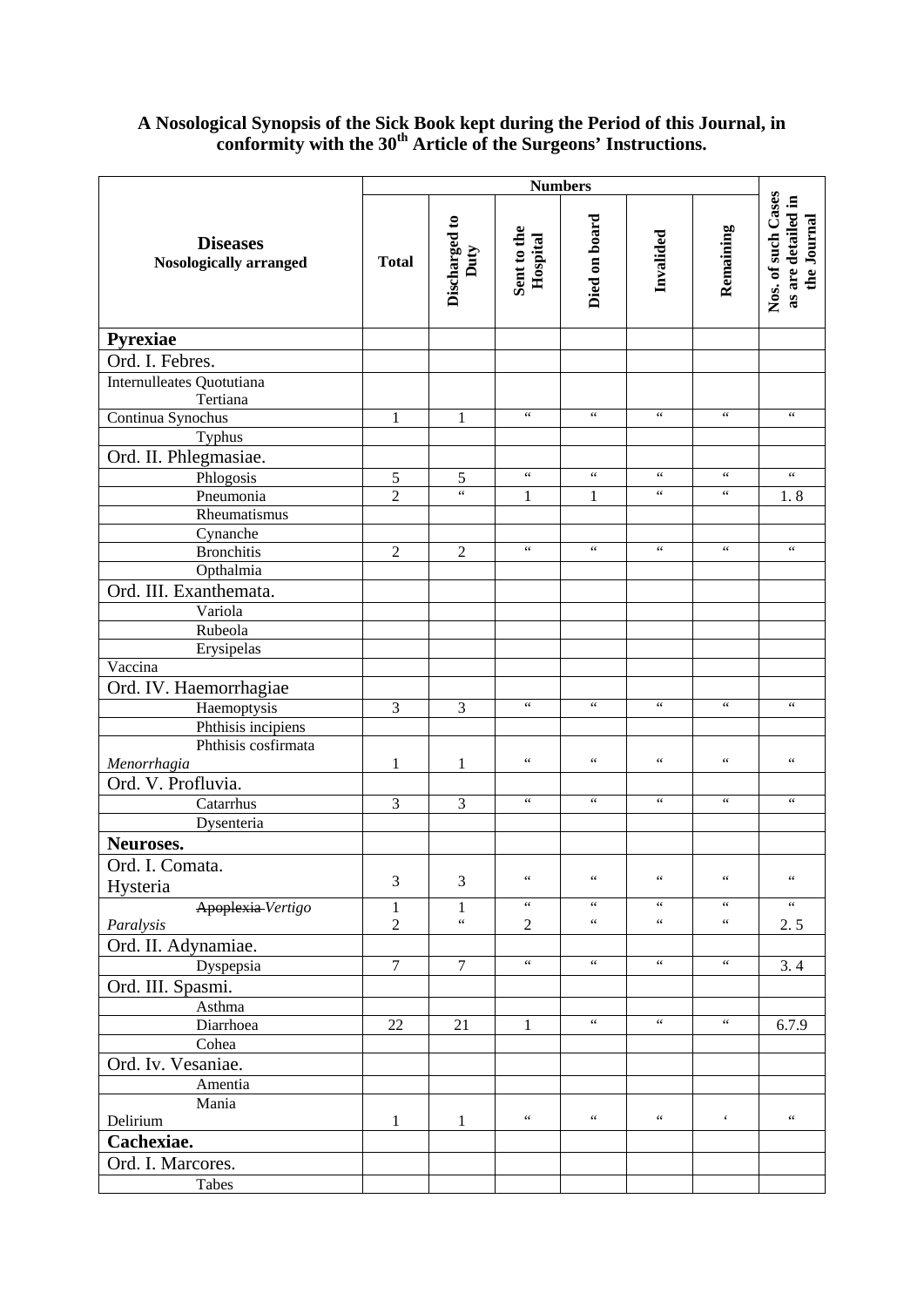| Ord. II. Intumescentiae.                                                                                   |                          |                |                                            |                                |                       |                     |                                            |
|------------------------------------------------------------------------------------------------------------|--------------------------|----------------|--------------------------------------------|--------------------------------|-----------------------|---------------------|--------------------------------------------|
| Anasarca                                                                                                   |                          |                |                                            |                                |                       |                     |                                            |
| Ascites                                                                                                    |                          |                |                                            |                                |                       |                     |                                            |
| Hydrothorax                                                                                                |                          |                |                                            |                                |                       |                     |                                            |
| Ord. III. Impetigines.                                                                                     |                          |                |                                            |                                |                       |                     |                                            |
| Syphilis                                                                                                   |                          |                |                                            |                                |                       |                     |                                            |
| Scrophula                                                                                                  |                          |                |                                            |                                |                       |                     |                                            |
| Icterus                                                                                                    |                          |                |                                            |                                |                       |                     |                                            |
| Scorbutus                                                                                                  |                          |                |                                            |                                |                       |                     |                                            |
| Locales.                                                                                                   |                          |                |                                            |                                |                       |                     |                                            |
| Ord. I. Dysaethesiae.                                                                                      |                          |                |                                            |                                |                       |                     |                                            |
| Amaurosis                                                                                                  |                          |                |                                            |                                |                       |                     |                                            |
| Opthalmia                                                                                                  | 1                        | 1              | $\epsilon$                                 | $\zeta$ $\zeta$                | $\zeta$ $\zeta$       | $\zeta\,\zeta$      | $\zeta\,\zeta$                             |
| Ord. II. Dysorexiae.                                                                                       |                          |                |                                            |                                |                       |                     |                                            |
| Ord. III. Dyscinesiae.                                                                                     |                          |                |                                            |                                |                       |                     |                                            |
| Ord. IV. Apocenoses.                                                                                       |                          |                |                                            |                                |                       |                     |                                            |
| Gonorrhoea                                                                                                 | $\mathbf{1}$             | $\mathbf{1}$   | $\boldsymbol{\zeta} \, \boldsymbol{\zeta}$ | $\zeta\,\zeta$                 | $\zeta\,\zeta$        | $\zeta\,\zeta$      | $\boldsymbol{\zeta} \, \boldsymbol{\zeta}$ |
| Candyloma                                                                                                  | $\mathbf{1}$             | $\mathbf{1}$   | $\epsilon$ $\epsilon$                      | $\zeta\,\zeta$                 | $\zeta$ $\zeta$       | $\zeta\,\zeta$      | $\zeta$ $\zeta$                            |
| Ord. V. Epischeses                                                                                         |                          |                |                                            |                                |                       |                     |                                            |
| Ischuria                                                                                                   |                          |                |                                            |                                |                       |                     |                                            |
| Obstipatio                                                                                                 | 18                       | 18             | $\zeta\,\zeta$                             | $\zeta\,\zeta$                 | $\zeta\,\zeta$        | $\zeta\,\zeta$      | $\zeta\,\zeta$                             |
| Dysuria                                                                                                    |                          |                |                                            |                                |                       |                     |                                            |
| Ord. VI. Tumores.                                                                                          |                          |                |                                            |                                |                       |                     |                                            |
| Aneurisma                                                                                                  |                          |                |                                            |                                |                       |                     |                                            |
| Ganglion                                                                                                   | 1                        | $\mathbf{1}$   | $\zeta\,\zeta$                             | $\zeta\,\zeta$                 | $\zeta\,\zeta$        | $\zeta\,\zeta$      | $\zeta$ $\zeta$                            |
| Ord. VII. Ectopiae.                                                                                        |                          |                |                                            |                                |                       |                     |                                            |
| Hernia                                                                                                     |                          |                |                                            |                                |                       |                     |                                            |
| Prolapsus                                                                                                  |                          |                |                                            |                                |                       |                     |                                            |
| Luxatio                                                                                                    |                          |                |                                            |                                |                       |                     |                                            |
| Ord. VIII. Dialyses.                                                                                       |                          |                |                                            |                                |                       |                     |                                            |
| Impetigo                                                                                                   | 3                        | 3              | $\leq$ $\leq$                              | $\leq$ $\leq$<br>$\leq$ $\leq$ | $\zeta$ $\zeta$<br>66 | $\leq$ $\leq$<br>66 | $\leq$ $\leq$<br>$\leq$ $\leq$             |
| <b>Itch</b>                                                                                                | $\mathbf{1}$             | $\mathbf{1}$   | 66<br>$\epsilon$                           | $\zeta \zeta$                  | 66                    | $\zeta \zeta$       | $\zeta\,\zeta$                             |
| Contusion                                                                                                  | $\mathbf{1}$             | 1              |                                            |                                |                       |                     |                                            |
| Vulnus                                                                                                     |                          |                |                                            |                                |                       |                     |                                            |
| Uleus                                                                                                      |                          |                |                                            |                                |                       |                     |                                            |
| Abscess                                                                                                    | 3                        | $\mathfrak{Z}$ | $\zeta\,\zeta$                             | $\zeta\,\zeta$                 | $\zeta \zeta$         | $\zeta\,\zeta$      | $\zeta\,\zeta$                             |
| <b>GENERAL TOTAL</b>                                                                                       | $\overline{\textbf{88}}$ | 83             | $\overline{\mathbf{4}}$                    | $\mathbf{1}$                   |                       |                     | $\boldsymbol{9}$                           |
| NOTE.—Medical Officers are desired particularly to Notice that the Numbers in each Disease and the general |                          |                |                                            |                                |                       |                     |                                            |
| Total must not only correspond with the Sick Book, but also with the particulars contained in the several  |                          |                |                                            |                                |                       |                     |                                            |
| Nosological Returns for the period.                                                                        |                          |                |                                            |                                |                       |                     |                                            |

Nosological Returns for the period.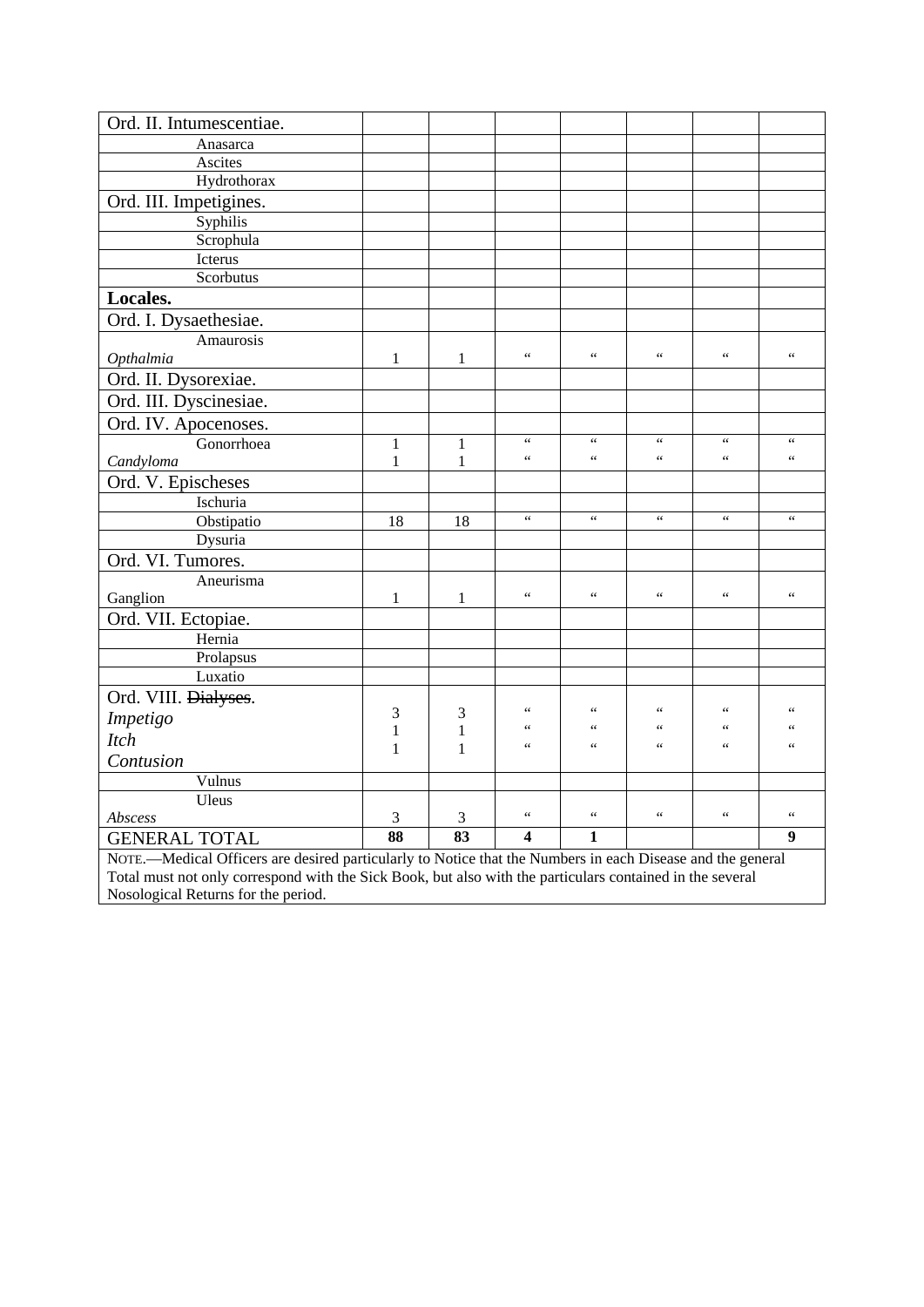#### **GENERAL REMARKS**

David Thomas Surgeon Superintendent

Dated at Hobart Town March 1853

Having arrived at Kingstown Ireland on the 16<sup>th</sup> October 1853 and embarked on the 30<sup>th</sup> October and the 2<sup>nd</sup> of November Two Matrons Two Intermediate Passengers Twelve Free Settlers One Hundred and Seventy Convicts and Nineteen Children of Convicts which with myself made 206 but the mean ratio for the whole period was only 204 4/41 out of which number one hundred and three were between the ages of 15 and 25 years. Fifty between the ages of 15 and 35 years. Twenty five between the ages of 35 and 45 years. One between 45 and 55 and Twenty–seven under the age of 15 years.

 The prevailing diseases were as follows namely, 1 Case of Synochus between 15 and 25 years which was under treatment for two days which consisted in giving Calomel and Antimony as a purgative followed by the Sulphate of Magnesia subsequently giving the Tartarized Antimony in quarter grain doses every four hours.

 Phlogosis 5 Cases namely one between 15 and 25. Three between 25 and 35 and one between 35 and 45 which cases were under treatment for thirty-one days. They all consisted of small boils requiring Alterative and Purgative Medicines internally, incisions for the exit of matter and to relief tension the application of Poultices and simple dressings with occasionally the use of the Nitrate of Silver.

 Pneumonia 2 Cases between the ages of 15 and 25 years which were under treatment for 38 days one of whom of the name of Lucy Gorman died on board the ship at Sea on the  $10<sup>th</sup>$  of December an account of which I transmitted to the Director General of the Medical Department of the Navy on the  $3<sup>rd</sup>$  of January 1853 and whose case is detailed in this Journal and marked No 1. The other case who had been convalescent for some time was sent to Hospital at Hobart Town on the  $28<sup>th</sup>$  of February for Hæmorrhage which suddenly appeared on the previous night from the gums and which I was hardly able to stop with various styptics it is described in the Journal and marked No 8. On my visiting her in the Hospital about five days afterwards I was told that livid spots had appeared on various parts of the body there being none observed when first admitted. It appears by the girls statement that she did not always take her Lime Juice although it had been regularly served in the quantity of an ounce daily to every Convict and adult Free Settler since the 10<sup>th</sup> of December and for a great part of the Voyage that is until the  $10<sup>th</sup>$  of January a pound of Fresh Potatoes had been allowed daily to every person on the Books for Rations and ever since she has been under my Medical care a period of three weeks she has had daily two or three times a day a sufficient quantity of the same Vegetable for her Meals it being a favourite diet with the Irish Female Convicts.

 Bronchitis 2 cases. One between 25 and 35 and one between 35 and 45 which cases were under treatment for twelve days. They came on the Sick-list shortly after being embarked and whilst the Vessel was at Kingstown the weather being at the time cold damp and rainy. The symptoms were mild and denoted in degree only a sub-acute affection giving way to gentle Purgatives the Tartar Emetic in half grain doses every three hours and the application of a Blister in one of the cases.

 Hæmoptysis 3 Cases between 15 and 25 two of which are described in connection with a case of Paralysis and are inserted in this Journal and Marked No 5 the other case was merely a slight spitting and coughing of blood unattended with any notable pectoral symptoms nor was there any sponginess of the gums it was under treatment for four days requiring mild Saline Purgatives and the Mucial Acids.

 Menorrhagia 1 Case between 15 and 25. It was attended with moderate Febrile symptoms and was under treatment for five days which consisted of giving Saline Purgatives and administering the Nitrate of Potash in small doses every three hours for the first two days afterwards only three times a day.

 Catarrh 3 Cases between the ages of 15 and 25 which were under treatment for eleven days and all were attended with slight pectoral symptoms as well as such symptoms as denotes an irritation of the mucous membrane of the upper portion of the air passages. The treatment consisted of giving Saline Purgatives followed at first by the Tarter Emetic and latterly giving Diaphoretics.

 Hysteria 3 Cases. Two of which were between 15 and 25 and one between 25 and 35 which cases were under treatment for 48 days. In all three the menstrual discharge was regular but small in quantity and serious?in quality being only slightly tinged with red. I at first gave the Compound Pill of Aloes as a Purgative and during the fits administered the Tincture of Lavender and Ammonia but between the attacks gave Muciated Tincture of Iron in a vegetable [batter?].

 Vertigo 1 Case between 25 and 35 depending on a constipated state of the bowels which as relieved by giving two drops of Castor Oil the case being on the Sick-list three days.